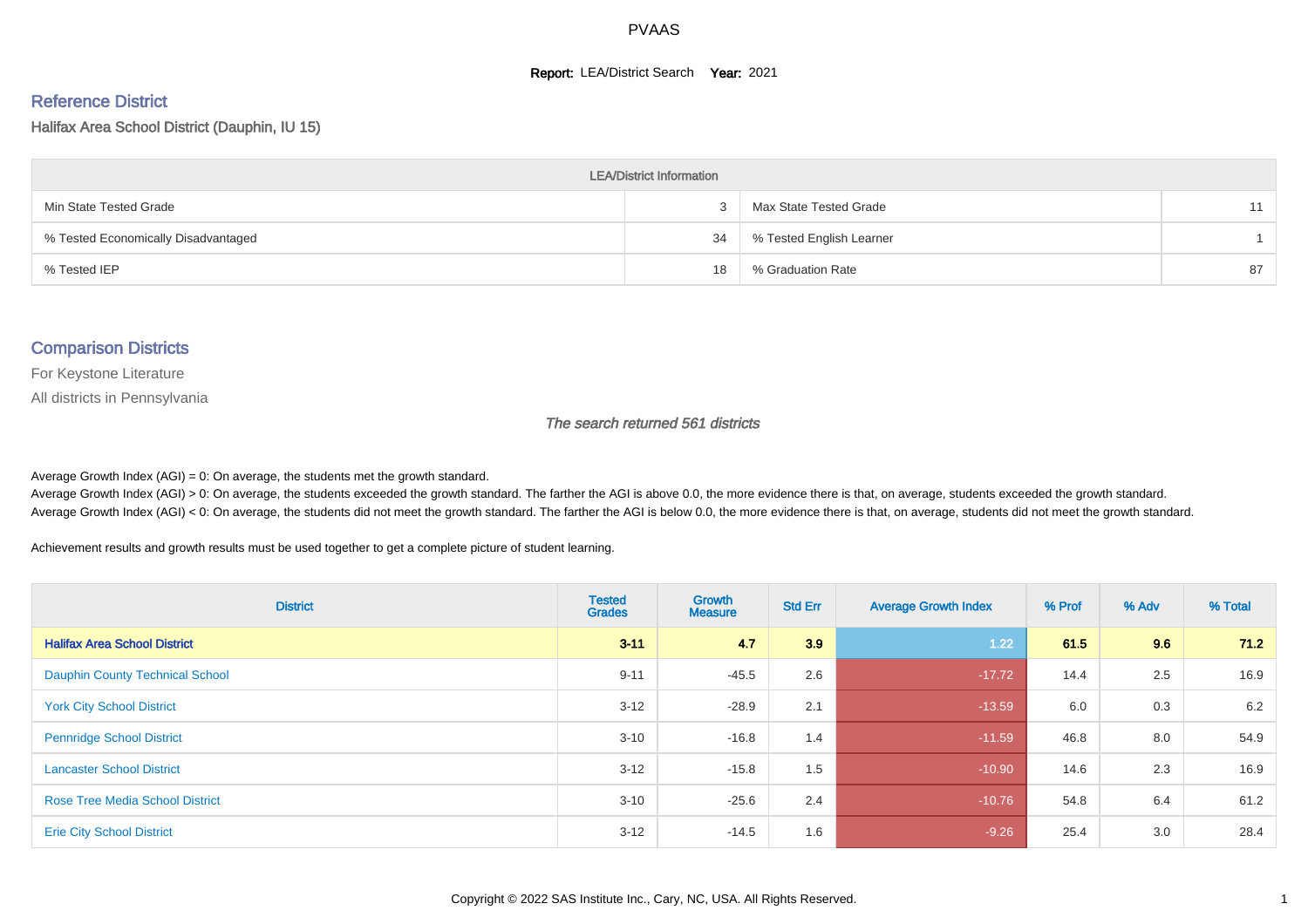| <b>District</b>                              | <b>Tested</b><br><b>Grades</b> | <b>Growth</b><br><b>Measure</b> | <b>Std Err</b> | <b>Average Growth Index</b> | % Prof | % Adv | % Total |
|----------------------------------------------|--------------------------------|---------------------------------|----------------|-----------------------------|--------|-------|---------|
| <b>Halifax Area School District</b>          | $3 - 11$                       | 4.7                             | 3.9            | 1.22                        | 61.5   | 9.6   | 71.2    |
| <b>Shikellamy School District</b>            | $3 - 10$                       | $-22.3$                         | 2.5            | $-8.92$                     | 33.3   | 6.1   | 39.5    |
| <b>West Side CTC</b>                         | $9 - 10$                       | $-37.4$                         | 4.3            | $-8.64$                     | 8.8    | 0.0   | 8.8     |
| <b>Norristown Area School District</b>       | $3 - 12$                       | $-12.8$                         | 1.6            | $-7.98$                     | 23.5   | 2.3   | 25.7    |
| Owen J Roberts School District               | $3 - 11$                       | $-12.3$                         | 1.6            | $-7.61$                     | 57.0   | 11.9  | 69.0    |
| <b>Hatboro-Horsham School District</b>       | $3 - 11$                       | $-12.8$                         | 1.7            | $-7.47$                     | 45.6   | 7.2   | 52.8    |
| Philipsburg-Osceola Area School District     | $3 - 11$                       | $-24.8$                         | 3.3            | $-7.43$                     | 19.7   | 2.6   | 22.4    |
| <b>Chambersburg Area School District</b>     | $3 - 11$                       | $-9.5$                          | 1.3            | $-7.20$                     | 42.7   | 8.6   | 51.4    |
| <b>Northwestern School District</b>          | $3 - 11$                       | $-24.9$                         | 3.5            | $-7.13$                     | 42.6   | 2.9   | 45.6    |
| <b>Bristol Township School District</b>      | $3 - 11$                       | $-13.9$                         | 2.0            | $-7.05$                     | 31.0   | 3.7   | 34.7    |
| <b>Curwensville Area School District</b>     | $3 - 11$                       | $-27.9$                         | 4.1            | $-6.72$                     | 42.5   | 4.1   | 46.6    |
| Mifflinburg Area School District             | $3 - 11$                       | $-15.8$                         | 2.5            | $-6.30$                     | 42.4   | 4.0   | 46.4    |
| Lackawanna Trail School District             | $3 - 10$                       | $-21.7$                         | 3.5            | $-6.20$                     | 38.5   | 1.5   | 40.0    |
| <b>Lawrence County CTC</b>                   | $10 - 11$                      | $-21.7$                         | 3.6            | $-6.05$                     | 19.8   | 0.0   | 19.8    |
| <b>Ringgold School District</b>              | $3 - 11$                       | $-14.7$                         | 2.4            | $-6.04$                     | 41.5   | 7.9   | 49.4    |
| <b>Abington School District</b>              | $3 - 10$                       | $-11.5$                         | 1.9            | $-6.00$                     | 56.2   | 11.6  | 67.8    |
| <b>Springfield Township School District</b>  | $3 - 11$                       | $-18.9$                         | 3.2            | $-5.88$                     | 62.6   | 3.6   | 66.3    |
| <b>Solanco School District</b>               | $3 - 11$                       | $-11.0$                         | 2.0            | $-5.55$                     | 41.6   | 4.5   | 46.1    |
| <b>Exeter Township School District</b>       | $3 - 11$                       | $-10.4$                         | 1.9            | $-5.44$                     | 50.6   | 2.7   | 53.3    |
| <b>Southern Fulton School District</b>       | $3 - 11$                       | $-23.7$                         | 4.4            | $-5.37$                     | 34.2   | 10.5  | 44.7    |
| <b>Mastery Charter School - Gratz Campus</b> | $7 - 10$                       | $-23.9$                         | 4.5            | $-5.29$                     | 2.9    | 0.0   | 2.9     |
| <b>Plum Borough School District</b>          | $3 - 11$                       | $-11.3$                         | 2.2            | $-5.19$                     | 51.1   | 9.0   | 60.1    |
| <b>Titusville Area School District</b>       | $3 - 11$                       | $-13.2$                         | 2.6            | $-4.99$                     | 43.2   | 4.8   | 48.0    |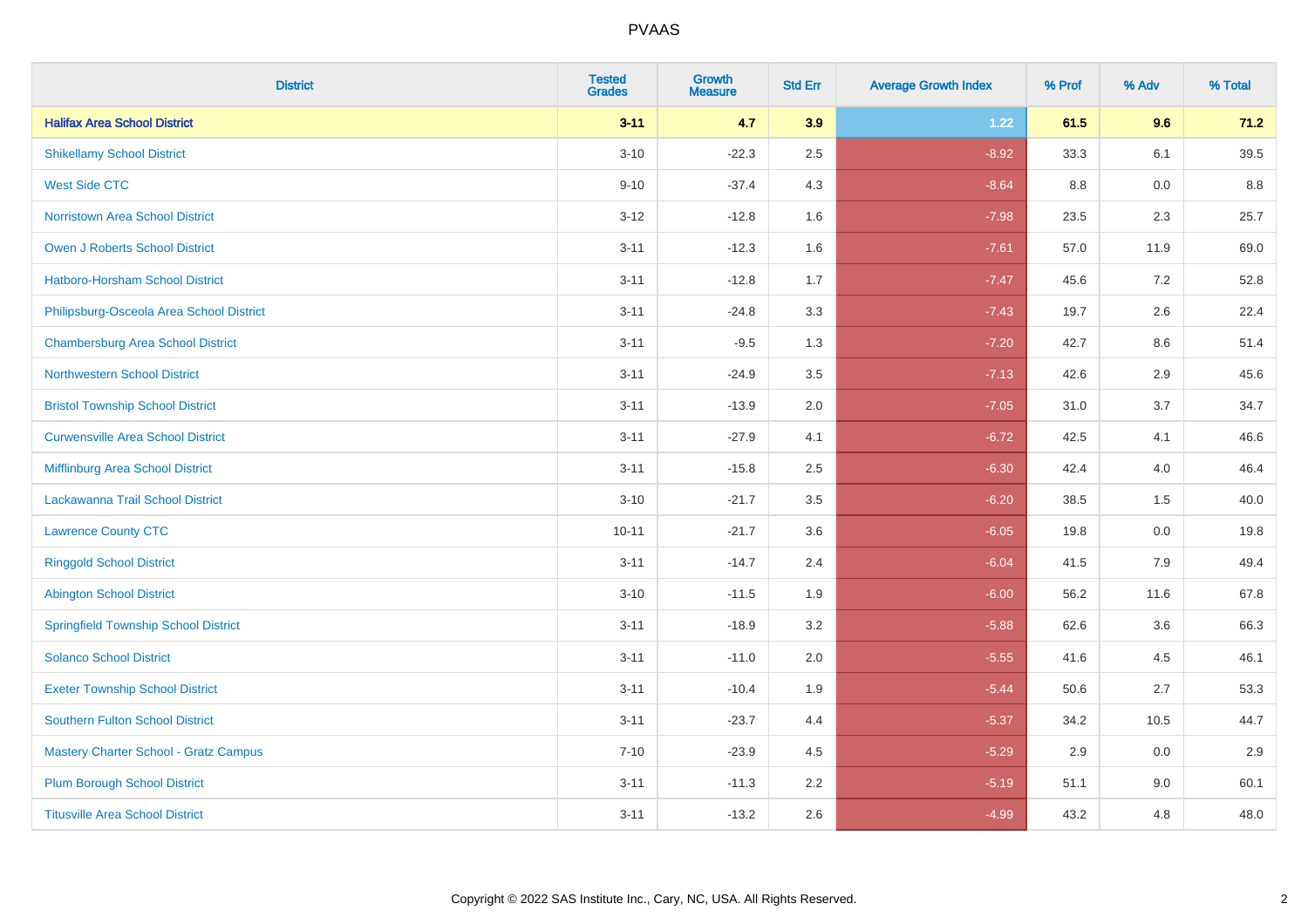| <b>District</b>                                | <b>Tested</b><br><b>Grades</b> | <b>Growth</b><br><b>Measure</b> | <b>Std Err</b> | <b>Average Growth Index</b> | % Prof | % Adv   | % Total |
|------------------------------------------------|--------------------------------|---------------------------------|----------------|-----------------------------|--------|---------|---------|
| <b>Halifax Area School District</b>            | $3 - 11$                       | 4.7                             | 3.9            | 1.22                        | 61.5   | 9.6     | 71.2    |
| Southern Columbia Area School District         | $3 - 11$                       | $-14.6$                         | 3.0            | $-4.92$                     | 55.0   | 4.0     | 59.0    |
| Schuylkill Haven Area School District          | $3 - 11$                       | $-15.3$                         | 3.1            | $-4.87$                     | 49.7   | 2.4     | 52.1    |
| <b>Bucks County Technical High School</b>      | $9 - 10$                       | $-12.0$                         | 2.5            | $-4.84$                     | 35.9   | 3.2     | 39.2    |
| <b>Tacony Academy Charter School</b>           | $3 - 11$                       | $-14.7$                         | 3.0            | $-4.82$                     | 22.4   | 1.8     | 24.1    |
| <b>Tulpehocken Area School District</b>        | $3 - 12$                       | $-13.7$                         | 2.8            | $-4.81$                     | 36.7   | 2.8     | 39.4    |
| <b>Frazier School District</b>                 | $3 - 11$                       | $-17.2$                         | 3.7            | $-4.70$                     | 37.1   | 1.6     | 38.7    |
| <b>Riverside Beaver County School District</b> | $3 - 11$                       | $-14.0$                         | 3.0            | $-4.64$                     | 49.4   | 8.8     | 58.2    |
| <b>Penns Manor Area School District</b>        | $3 - 12$                       | $-17.0$                         | 3.7            | $-4.52$                     | 29.7   | 3.1     | 32.8    |
| <b>Annville-Cleona School District</b>         | $3 - 12$                       | $-12.1$                         | 2.7            | $-4.46$                     | 34.9   | 7.8     | 42.6    |
| <b>Lampeter-Strasburg School District</b>      | $3 - 12$                       | $-8.6$                          | 2.0            | $-4.33$                     | 55.1   | 9.8     | 64.8    |
| <b>Butler Area School District</b>             | $3 - 11$                       | $-6.5$                          | 1.5            | $-4.26$                     | 42.5   | 9.4     | 51.9    |
| Southern Tioga School District                 | $3 - 11$                       | $-11.5$                         | 2.7            | $-4.25$                     | 47.8   | 6.4     | 54.3    |
| <b>South Park School District</b>              | $3 - 11$                       | $-11.3$                         | 2.7            | $-4.23$                     | 53.5   | 13.7    | 67.3    |
| <b>West Mifflin Area School District</b>       | $3 - 12$                       | $-12.3$                         | 2.9            | $-4.22$                     | 39.7   | 10.3    | 50.0    |
| <b>Columbia-Montour AVTS</b>                   | $9 - 10$                       | $-12.5$                         | 3.0            | $-4.16$                     | 22.3   | $0.6\,$ | 22.9    |
| Jefferson County-Dubois AVTS                   | $9 - 11$                       | $-16.2$                         | 3.9            | $-4.16$                     | 23.0   | 0.0     | 23.0    |
| <b>Wellsboro Area School District</b>          | $3 - 11$                       | $-12.4$                         | 3.0            | $-4.11$                     | 49.2   | 11.9    | 61.1    |
| <b>Avonworth School District</b>               | $3 - 10$                       | $-12.6$                         | 3.1            | $-4.01$                     | 59.8   | 4.6     | 64.4    |
| <b>Big Spring School District</b>              | $3 - 11$                       | $-9.8$                          | 2.4            | $-4.00$                     | 38.6   | 8.9     | 47.5    |
| Catasauqua Area School District                | $3 - 12$                       | $-12.1$                         | 3.0            | $-4.00$                     | 36.8   | 7.6     | 44.3    |
| Southern Huntingdon County School District     | $3 - 11$                       | $-12.9$                         | 3.2            | $-3.98$                     | 32.5   | 2.5     | 35.0    |
| <b>Minersville Area School District</b>        | $3 - 11$                       | $-14.4$                         | 3.7            | $-3.90$                     | 39.3   | 3.3     | 42.6    |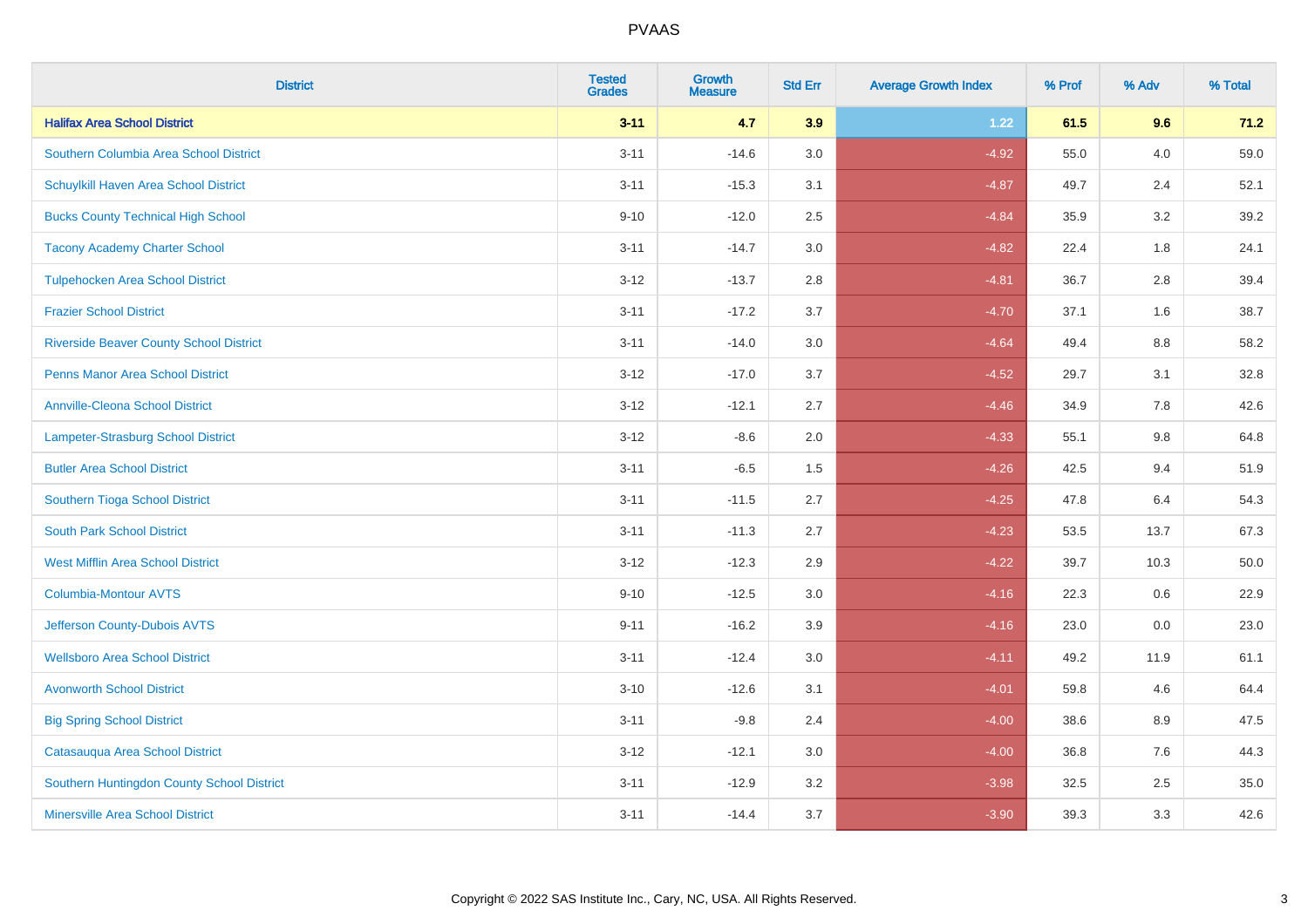| <b>District</b>                               | <b>Tested</b><br><b>Grades</b> | <b>Growth</b><br><b>Measure</b> | <b>Std Err</b> | <b>Average Growth Index</b> | % Prof | % Adv   | % Total |
|-----------------------------------------------|--------------------------------|---------------------------------|----------------|-----------------------------|--------|---------|---------|
| <b>Halifax Area School District</b>           | $3 - 11$                       | 4.7                             | 3.9            | 1.22                        | 61.5   | 9.6     | 71.2    |
| <b>Bradford Area School District</b>          | $3 - 12$                       | $-9.3$                          | 2.4            | $-3.87$                     | 45.8   | $8.3\,$ | 54.2    |
| <b>Marion Center Area School District</b>     | $3 - 10$                       | $-12.0$                         | 3.1            | $-3.87$                     | 33.7   | 1.1     | 34.8    |
| Northern Lehigh School District               | $3 - 12$                       | $-10.4$                         | 2.7            | $-3.82$                     | 28.0   | 9.3     | 37.3    |
| Propel Charter School - Braddock Hills        | $3 - 11$                       | $-13.6$                         | 3.6            | $-3.81$                     | 9.7    | 1.6     | 11.3    |
| Johnsonburg Area School District              | $3 - 11$                       | $-14.1$                         | 3.9            | $-3.62$                     | 54.0   | 4.6     | 58.6    |
| <b>Berwick Area School District</b>           | $3 - 11$                       | $-9.3$                          | 2.6            | $-3.59$                     | 42.1   | 5.5     | 47.6    |
| <b>Ridgway Area School District</b>           | $3 - 11$                       | $-14.5$                         | 4.1            | $-3.56$                     | 49.0   | 9.8     | 58.8    |
| <b>Clearfield Area School District</b>        | $3 - 10$                       | $-9.4$                          | 2.6            | $-3.56$                     | 43.0   | 3.1     | 46.1    |
| <b>Moniteau School District</b>               | $3 - 11$                       | $-11.8$                         | 3.3            | $-3.56$                     | 50.0   | 6.3     | 56.3    |
| <b>Milton Area School District</b>            | $3 - 11$                       | $-8.7$                          | 2.5            | $-3.52$                     | 45.4   | 6.9     | 52.3    |
| <b>Penn-Delco School District</b>             | $3 - 11$                       | $-6.8$                          | 1.9            | $-3.51$                     | 46.6   | 3.2     | 49.8    |
| <b>Williamsburg Community School District</b> | $3 - 11$                       | $-14.3$                         | 4.1            | $-3.48$                     | 28.3   | $0.0\,$ | 28.3    |
| <b>Interboro School District</b>              | $3 - 12$                       | $-7.3$                          | 2.1            | $-3.43$                     | 46.6   | 4.8     | 51.4    |
| <b>Elizabeth Forward School District</b>      | $3 - 11$                       | $-8.4$                          | 2.4            | $-3.41$                     | 51.7   | 4.0     | 55.7    |
| <b>Steelton-Highspire School District</b>     | $3 - 11$                       | $-11.8$                         | 3.5            | $-3.40$                     | 14.5   | $0.0\,$ | 14.5    |
| <b>Neshannock Township School District</b>    | $3 - 10$                       | $-9.7$                          | 2.9            | $-3.34$                     | 62.4   | 5.6     | 67.9    |
| Maritime Academy Charter School               | $3 - 10$                       | $-11.4$                         | 3.5            | $-3.29$                     | 15.2   | 0.0     | 15.2    |
| <b>Tamaqua Area School District</b>           | $3 - 12$                       | $-8.2$                          | 2.5            | $-3.24$                     | 44.5   | 1.9     | 46.4    |
| <b>Waynesboro Area School District</b>        | $3 - 12$                       | $-6.1$                          | 1.9            | $-3.20$                     | 50.0   | 6.8     | 56.8    |
| <b>Boyertown Area School District</b>         | $3 - 11$                       | $-4.7$                          | 1.5            | $-3.17$                     | 55.2   | 11.3    | 66.5    |
| <b>Wallenpaupack Area School District</b>     | $3 - 11$                       | $-7.1$                          | 2.3            | $-3.09$                     | 40.8   | 2.4     | 43.1    |
| <b>Dubois Area School District</b>            | $3 - 11$                       | $-6.2$                          | 2.0            | $-3.07$                     | 50.9   | 13.4    | 64.3    |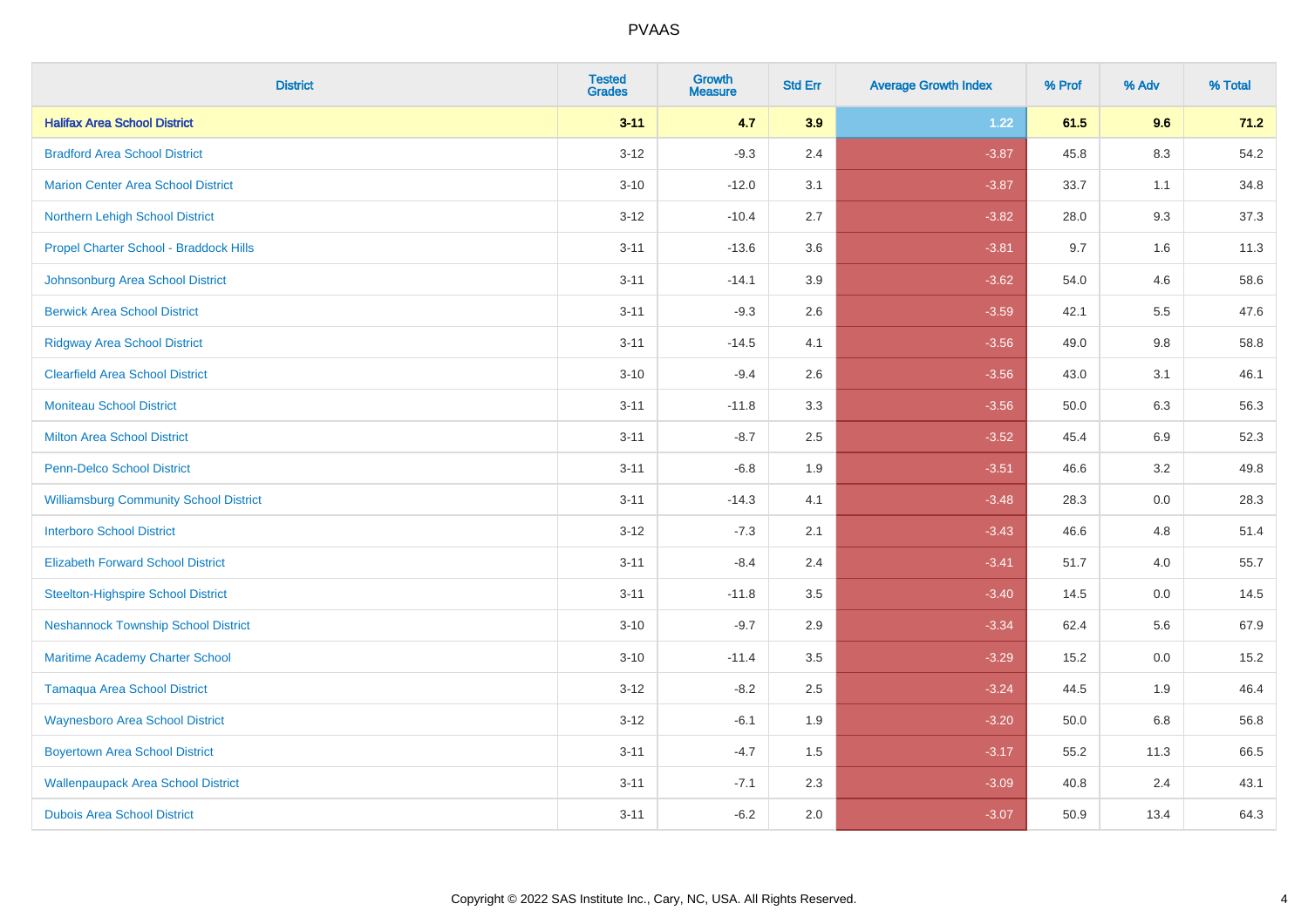| <b>District</b>                              | <b>Tested</b><br><b>Grades</b> | <b>Growth</b><br><b>Measure</b> | <b>Std Err</b> | <b>Average Growth Index</b> | % Prof | % Adv   | % Total |
|----------------------------------------------|--------------------------------|---------------------------------|----------------|-----------------------------|--------|---------|---------|
| <b>Halifax Area School District</b>          | $3 - 11$                       | 4.7                             | 3.9            | 1.22                        | 61.5   | 9.6     | 71.2    |
| <b>Palisades School District</b>             | $3 - 11$                       | $-8.7$                          | 2.8            | $-3.06$                     | 53.8   | $6.7\,$ | 60.5    |
| <b>Pittsburgh School District</b>            | $3 - 11$                       | $-3.3$                          | 1.1            | $-3.04$                     | 33.9   | 8.2     | 42.1    |
| Philadelphia Academy Charter School          | $3 - 11$                       | $-8.9$                          | 2.9            | $-3.04$                     | 50.5   | 2.9     | 53.4    |
| <b>North East School District</b>            | $3 - 11$                       | $-9.3$                          | 3.1            | $-3.02$                     | 62.6   | 14.4    | 77.0    |
| <b>Penn Hills School District</b>            | $3 - 11$                       | $-7.6$                          | 2.6            | $-2.94$                     | 33.1   | 0.7     | 33.8    |
| <b>Conneaut School District</b>              | $3-12$                         | $-7.5$                          | 2.6            | $-2.91$                     | 38.4   | 7.4     | 45.8    |
| <b>Easton Area School District</b>           | $3 - 12$                       | $-4.1$                          | 1.4            | $-2.91$                     | 39.9   | 4.0     | 43.9    |
| <b>Rochester Area School District</b>        | $3 - 11$                       | $-13.2$                         | 4.6            | $-2.89$                     | 19.5   | 1.3     | 20.8    |
| <b>Union City Area School District</b>       | $3 - 12$                       | $-10.2$                         | 3.6            | $-2.87$                     | 42.9   | 3.2     | 46.0    |
| <b>Northern Potter School District</b>       | $3 - 12$                       | $-13.1$                         | 4.6            | $-2.84$                     | 37.5   | 0.0     | 37.5    |
| <b>Propel Charter School-Homestead</b>       | $3 - 11$                       | $-11.7$                         | 4.1            | $-2.84$                     | 15.9   | 0.0     | 15.9    |
| <b>Nazareth Area School District</b>         | $3 - 11$                       | $-4.7$                          | 1.7            | $-2.82$                     | 59.2   | 9.9     | 69.0    |
| <b>Carlisle Area School District</b>         | $3 - 11$                       | $-5.3$                          | 1.9            | $-2.81$                     | 54.0   | 6.3     | 60.3    |
| <b>Carmichaels Area School District</b>      | $3 - 10$                       | $-9.3$                          | 3.3            | $-2.81$                     | 35.1   | 1.4     | 36.5    |
| <b>Redbank Valley School District</b>        | $3 - 11$                       | $-9.5$                          | 3.4            | $-2.77$                     | 31.5   | 4.9     | 36.4    |
| <b>Highlands School District</b>             | $3 - 11$                       | $-7.4$                          | 2.7            | $-2.76$                     | 44.4   | 3.7     | 48.2    |
| <b>Forest Hills School District</b>          | $3 - 11$                       | $-7.3$                          | 2.7            | $-2.74$                     | 41.1   | 13.7    | 54.8    |
| <b>Trinity Area School District</b>          | $3 - 11$                       | $-5.4$                          | 2.0            | $-2.71$                     | 48.3   | 11.8    | 60.1    |
| <b>Propel Charter School-Montour</b>         | $3 - 10$                       | $-10.7$                         | 3.9            | $-2.71$                     | 13.7   | 0.0     | 13.7    |
| South Allegheny School District              | $3 - 11$                       | $-8.8$                          | 3.2            | $-2.70$                     | 40.5   | 0.0     | 40.5    |
| <b>Quakertown Community School District</b>  | $3 - 12$                       | $-4.4$                          | 1.6            | $-2.70$                     | 56.5   | 10.0    | 66.6    |
| <b>Blairsville-Saltsburg School District</b> | $3 - 11$                       | $-8.0$                          | 3.0            | $-2.68$                     | 37.3   | 7.0     | 44.3    |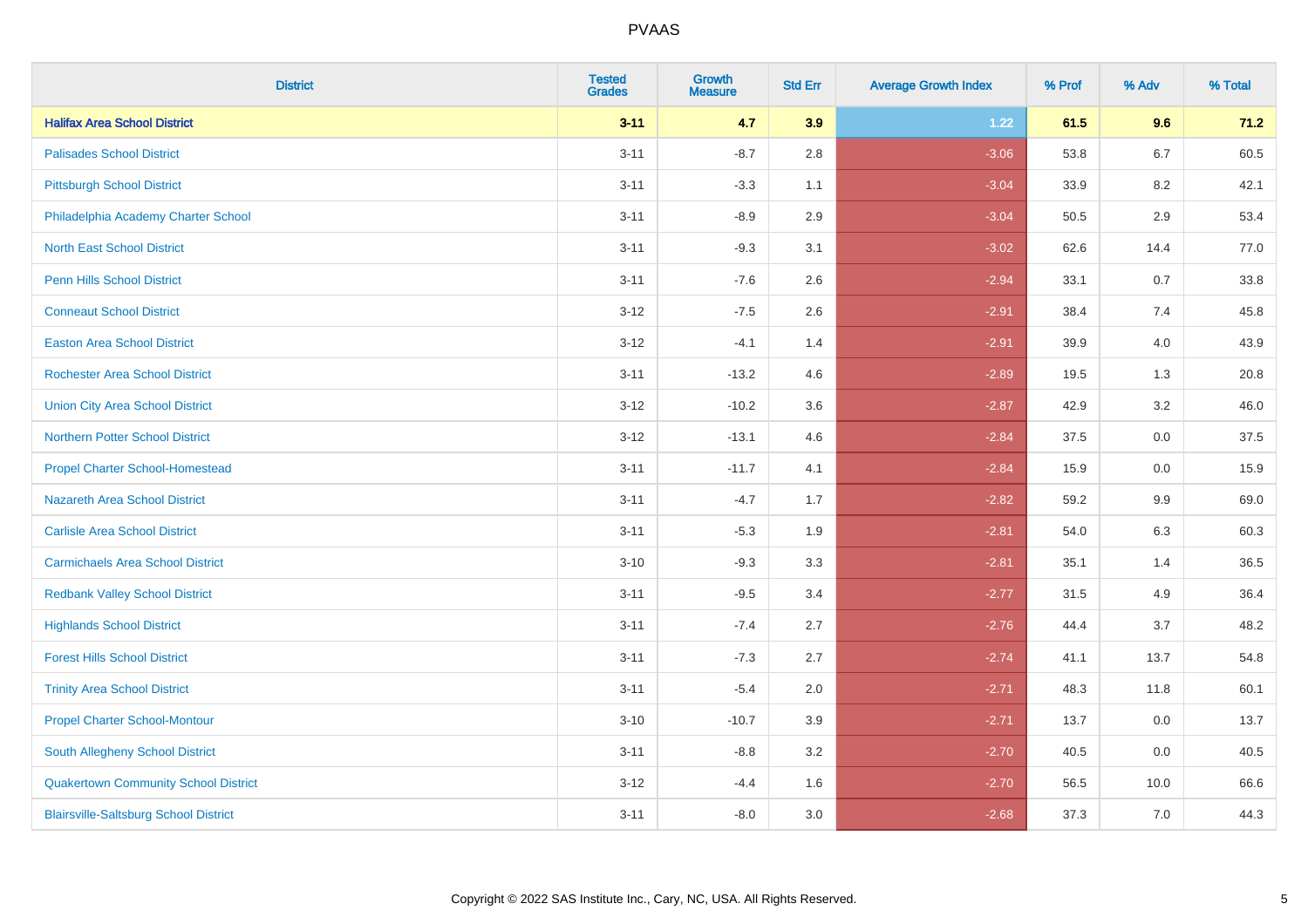| <b>District</b>                               | <b>Tested</b><br><b>Grades</b> | <b>Growth</b><br><b>Measure</b> | <b>Std Err</b> | <b>Average Growth Index</b> | % Prof | % Adv   | % Total |
|-----------------------------------------------|--------------------------------|---------------------------------|----------------|-----------------------------|--------|---------|---------|
| <b>Halifax Area School District</b>           | $3 - 11$                       | 4.7                             | 3.9            | 1.22                        | 61.5   | 9.6     | 71.2    |
| <b>Harbor Creek School District</b>           | $3 - 11$                       | $-7.1$                          | 2.7            | $-2.67$                     | 48.8   | 15.2    | 64.0    |
| <b>Pine Grove Area School District</b>        | $3 - 11$                       | $-7.7$                          | 2.9            | $-2.66$                     | 42.3   | 7.7     | 50.0    |
| <b>New Castle Area School District</b>        | $3 - 12$                       | $-6.4$                          | 2.4            | $-2.66$                     | 32.5   | 4.3     | 36.8    |
| Northern Tioga School District                | $3 - 12$                       | $-7.5$                          | 2.8            | $-2.64$                     | 54.0   | 1.2     | 55.2    |
| <b>Dunmore School District</b>                | $3 - 11$                       | $-7.7$                          | 2.9            | $-2.62$                     | 34.0   | 7.2     | 41.2    |
| <b>Coatesville Area School District</b>       | $3 - 11$                       | $-4.4$                          | 1.7            | $-2.62$                     | 36.3   | 4.2     | 40.5    |
| <b>Northwest Area School District</b>         | $3 - 10$                       | $-10.0$                         | 3.8            | $-2.59$                     | 34.6   | 7.3     | 41.8    |
| <b>Blue Mountain School District</b>          | $3 - 10$                       | $-5.8$                          | 2.3            | $-2.56$                     | 46.6   | 8.5     | 55.1    |
| <b>Slippery Rock Area School District</b>     | $3 - 11$                       | $-6.3$                          | 2.5            | $-2.51$                     | 56.2   | 9.5     | 65.7    |
| <b>North Star School District</b>             | $3 - 11$                       | $-8.7$                          | 3.5            | $-2.51$                     | 47.8   | 6.0     | 53.7    |
| <b>Mahanoy Area School District</b>           | $3 - 10$                       | $-9.0$                          | 3.6            | $-2.49$                     | 26.2   | 1.6     | 27.9    |
| <b>Keystone Central School District</b>       | $3 - 11$                       | $-5.1$                          | 2.0            | $-2.46$                     | 44.7   | 4.6     | 49.4    |
| <b>Sugar Valley Rural Charter School</b>      | $3 - 11$                       | $-11.0$                         | 4.5            | $-2.46$                     | 14.9   | 0.0     | 14.9    |
| <b>Mohawk Area School District</b>            | $3 - 11$                       | $-7.5$                          | 3.1            | $-2.45$                     | 49.4   | 11.0    | 60.4    |
| <b>Innovative Arts Academy Charter School</b> | $6 - 11$                       | $-9.1$                          | 3.7            | $-2.44$                     | 9.5    | $0.0\,$ | 9.5     |
| <b>Yough School District</b>                  | $3 - 10$                       | $-6.6$                          | 2.7            | $-2.43$                     | 50.8   | 4.0     | 54.8    |
| <b>Chartiers-Houston School District</b>      | $3 - 10$                       | $-8.6$                          | 3.5            | $-2.41$                     | 59.7   | 4.5     | 64.2    |
| <b>Farrell Area School District</b>           | $3 - 11$                       | $-10.4$                         | 4.3            | $-2.41$                     | 19.0   | 0.0     | 19.0    |
| <b>Universal Audenried Charter School</b>     | $9 - 11$                       | $-5.8$                          | 2.4            | $-2.40$                     | 14.6   | 0.0     | 14.6    |
| <b>Freedom Area School District</b>           | $3 - 11$                       | $-7.1$                          | 3.0            | $-2.37$                     | 43.8   | 4.2     | 47.9    |
| Jefferson-Morgan School District              | $3 - 10$                       | $-9.9$                          | 4.2            | $-2.35$                     | 43.8   | 4.2     | 47.9    |
| La Academia Partnership Charter School        | $6 - 11$                       | $-11.0$                         | 4.7            | $-2.34$                     | 6.8    | 0.0     | 6.8     |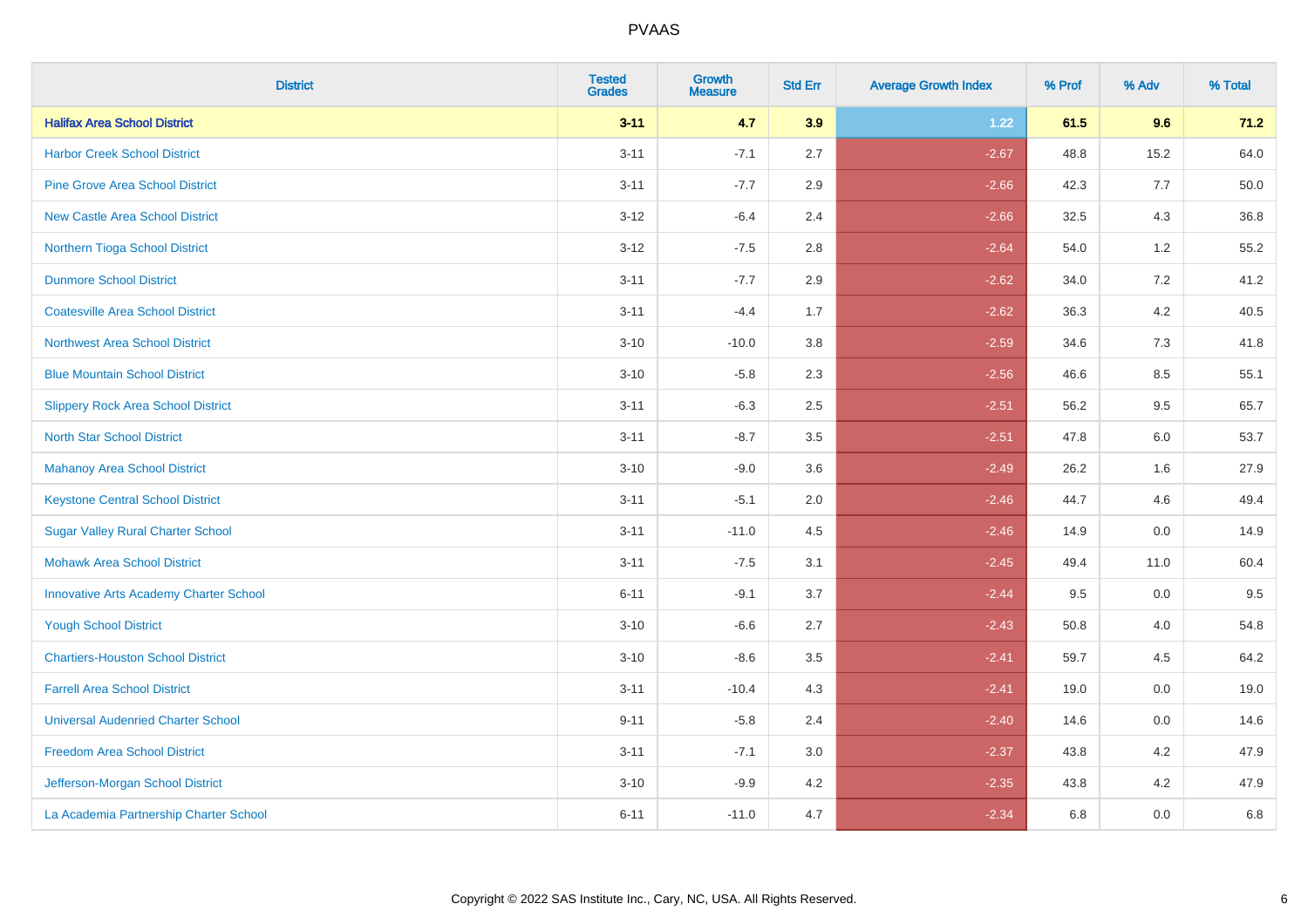| <b>District</b>                                   | <b>Tested</b><br><b>Grades</b> | <b>Growth</b><br><b>Measure</b> | <b>Std Err</b> | <b>Average Growth Index</b> | % Prof | % Adv   | % Total |
|---------------------------------------------------|--------------------------------|---------------------------------|----------------|-----------------------------|--------|---------|---------|
| <b>Halifax Area School District</b>               | $3 - 11$                       | 4.7                             | 3.9            | 1.22                        | 61.5   | 9.6     | 71.2    |
| <b>Southmoreland School District</b>              | $3 - 11$                       | $-8.3$                          | 3.6            | $-2.32$                     | 56.8   | $7.2\,$ | 64.0    |
| <b>Upper Moreland Township School District</b>    | $3 - 11$                       | $-5.0$                          | 2.2            | $-2.31$                     | 57.9   | 4.0     | 61.9    |
| South Williamsport Area School District           | $3 - 10$                       | $-5.7$                          | 2.5            | $-2.30$                     | 45.5   | 4.5     | 50.0    |
| Salisbury-Elk Lick School District                | $3 - 11$                       | $-13.5$                         | 5.9            | $-2.30$                     | 27.8   | 0.0     | 27.8    |
| Indiana Area School District                      | $3 - 11$                       | $-5.3$                          | 2.3            | $-2.28$                     | 47.6   | 18.4    | 66.1    |
| <b>Oxford Area School District</b>                | $3 - 11$                       | $-4.3$                          | 1.9            | $-2.26$                     | 41.3   | 8.0     | 49.3    |
| <b>Juniata County School District</b>             | $3 - 12$                       | $-4.9$                          | 2.1            | $-2.26$                     | 38.5   | 2.9     | 41.4    |
| <b>Portage Area School District</b>               | $3 - 10$                       | $-8.1$                          | 3.6            | $-2.26$                     | 40.6   | 9.4     | 50.0    |
| <b>Windber Area School District</b>               | $3 - 11$                       | $-7.2$                          | 3.2            | $-2.24$                     | 55.4   | 7.2     | 62.6    |
| <b>East Lycoming School District</b>              | $3 - 11$                       | $-6.0$                          | 2.7            | $-2.24$                     | 48.3   | 4.2     | 52.5    |
| <b>York Co School Of Technology</b>               | $9 - 12$                       | $-3.8$                          | 1.7            | $-2.22$                     | 39.1   | 5.6     | 44.7    |
| <b>Muncy School District</b>                      | $3 - 11$                       | $-8.1$                          | 3.7            | $-2.21$                     | 42.0   | $3.8\,$ | 45.8    |
| <b>West Middlesex Area School District</b>        | $3 - 10$                       | $-8.4$                          | $3.8\,$        | $-2.21$                     | 34.9   | 2.8     | 37.6    |
| Jim Thorpe Area School District                   | $3 - 11$                       | $-5.8$                          | 2.7            | $-2.19$                     | 33.3   | 7.4     | 40.7    |
| <b>Keystone Education Center Charter School</b>   | $3 - 12$                       | $-12.9$                         | 5.9            | $-2.19$                     | 28.0   | $0.0\,$ | 28.0    |
| <b>Perkiomen Valley School District</b>           | $3 - 11$                       | $-3.5$                          | 1.6            | $-2.18$                     | 53.8   | 13.4    | 67.2    |
| <b>Benton Area School District</b>                | $3 - 10$                       | $-9.7$                          | 4.5            | $-2.18$                     | 43.2   | 5.4     | 48.6    |
| Susquehanna Township School District              | $3 - 12$                       | $-5.8$                          | 2.7            | $-2.17$                     | 36.0   | 5.6     | 41.6    |
| <b>Crawford Central School District</b>           | $3 - 11$                       | $-4.7$                          | 2.2            | $-2.15$                     | 40.6   | 10.5    | 51.1    |
| <b>Aliquippa School District</b>                  | $3 - 11$                       | $-9.0$                          | 4.2            | $-2.14$                     | 11.0   | 0.0     | 11.0    |
| <b>Williams Valley School District</b>            | $3 - 11$                       | $-7.3$                          | 3.4            | $-2.13$                     | 23.2   | 0.0     | 23.2    |
| <b>Executive Education Academy Charter School</b> | $3 - 10$                       | $-6.5$                          | 3.1            | $-2.08$                     | 23.7   | 2.2     | 25.8    |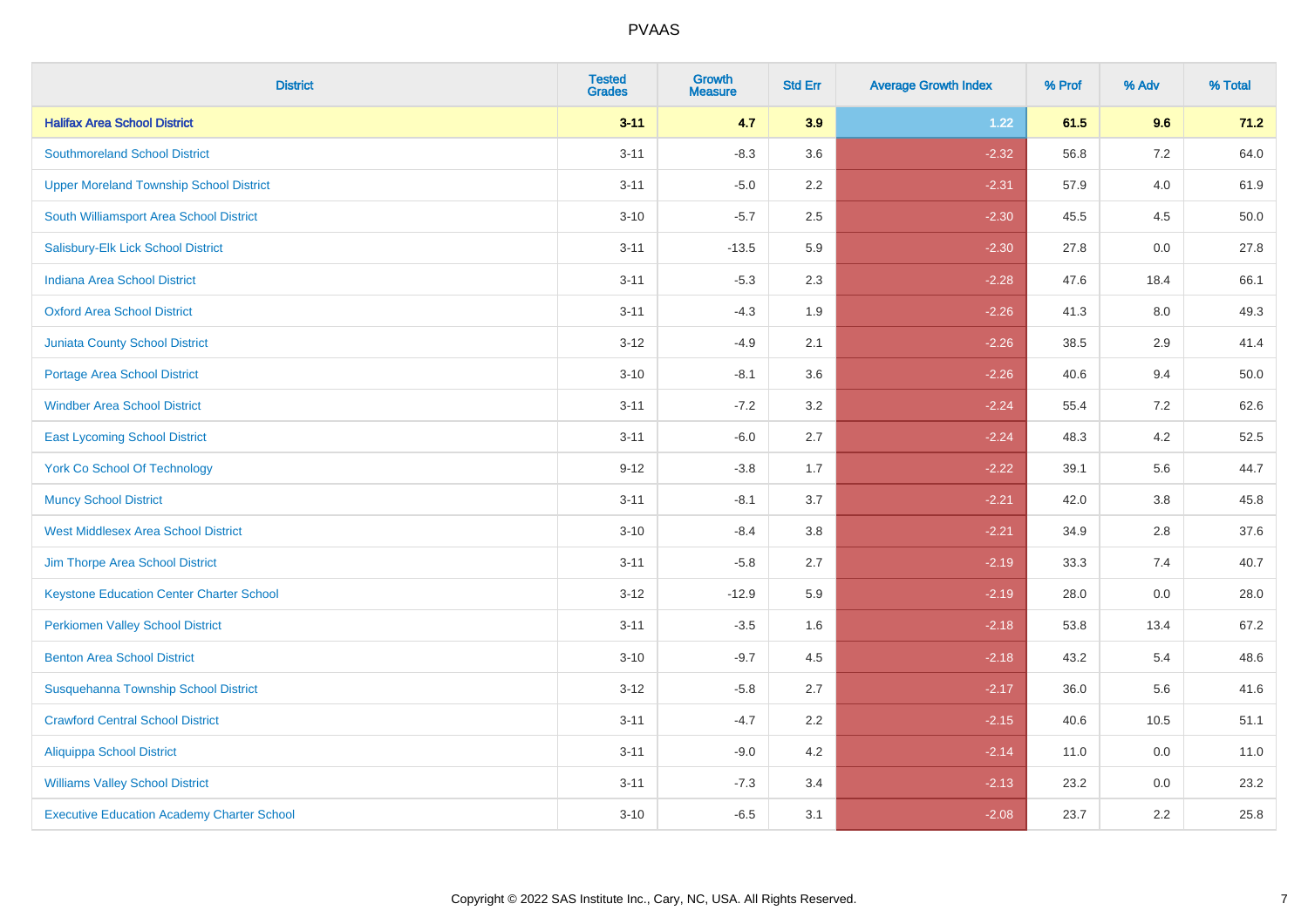| <b>District</b>                                | <b>Tested</b><br><b>Grades</b> | <b>Growth</b><br><b>Measure</b> | <b>Std Err</b> | <b>Average Growth Index</b> | % Prof | % Adv | % Total |
|------------------------------------------------|--------------------------------|---------------------------------|----------------|-----------------------------|--------|-------|---------|
| <b>Halifax Area School District</b>            | $3 - 11$                       | 4.7                             | 3.9            | 1.22                        | 61.5   | 9.6   | 71.2    |
| <b>Middletown Area School District</b>         | $3 - 11$                       | $-5.3$                          | 2.6            | $-2.05$                     | 46.4   | 5.3   | 51.7    |
| <b>Karns City Area School District</b>         | $3 - 11$                       | $-6.0$                          | 2.9            | $-2.03$                     | 53.1   | 8.3   | 61.5    |
| <b>Corry Area School District</b>              | $3 - 11$                       | $-5.3$                          | 2.6            | $-2.03$                     | 38.5   | 6.0   | 44.5    |
| California Area School District                | $3 - 10$                       | $-7.3$                          | 3.6            | $-2.02$                     | 42.6   | 9.8   | 52.5    |
| <b>Moshannon Valley School District</b>        | $3 - 10$                       | $-7.0$                          | 3.4            | $-2.01$                     | 48.5   | 0.0   | 48.5    |
| The New Academy Charter School                 | $8 - 11$                       | $-10.4$                         | 5.2            | $-2.00$                     | 0.0    | 0.0   | $0.0\,$ |
| <b>Upper Dauphin Area School District</b>      | $3 - 11$                       | $-6.3$                          | 3.2            | $-1.98$                     | 37.4   | 4.8   | 42.2    |
| <b>Mount Union Area School District</b>        | $3 - 10$                       | $-6.1$                          | 3.1            | $-1.97$                     | 32.2   | 3.4   | 35.6    |
| <b>Forest City Regional School District</b>    | $3 - 12$                       | $-6.0$                          | 3.0            | $-1.96$                     | 44.1   | 0.0   | 44.1    |
| <b>Bermudian Springs School District</b>       | $3 - 11$                       | $-5.5$                          | 2.9            | $-1.94$                     | 56.4   | 6.8   | 63.2    |
| <b>Somerset Area School District</b>           | $3 - 11$                       | $-4.4$                          | 2.3            | $-1.93$                     | 44.4   | 14.9  | 59.3    |
| <b>Mount Pleasant Area School District</b>     | $3 - 11$                       | $-5.0$                          | 2.6            | $-1.93$                     | 52.6   | 0.0   | 52.6    |
| <b>Gettysburg Area School District</b>         | $3 - 11$                       | $-4.0$                          | 2.1            | $-1.89$                     | 45.3   | 14.0  | 59.3    |
| <b>Greensburg Salem School District</b>        | $3 - 11$                       | $-4.4$                          | 2.4            | $-1.88$                     | 47.6   | 4.9   | 52.4    |
| <b>East Allegheny School District</b>          | $3 - 11$                       | $-6.3$                          | 3.3            | $-1.87$                     | 31.9   | 9.7   | 41.7    |
| <b>Western Beaver County School District</b>   | $3 - 11$                       | $-7.8$                          | 4.2            | $-1.87$                     | 56.5   | 6.5   | 63.0    |
| <b>Central Columbia School District</b>        | $3 - 12$                       | $-4.8$                          | 2.6            | $-1.86$                     | 53.7   | 14.8  | 68.5    |
| <b>Kiski Area School District</b>              | $3 - 11$                       | $-3.7$                          | 2.0            | $-1.86$                     | 57.4   | 10.4  | 67.8    |
| <b>Brownsville Area School District</b>        | $3-12$                         | $-7.2$                          | 3.9            | $-1.83$                     | 34.4   | 6.1   | 40.5    |
| <b>Montrose Area School District</b>           | $3 - 10$                       | $-5.5$                          | 3.0            | $-1.82$                     | 46.7   | 5.4   | 52.2    |
| <b>Brandywine Heights Area School District</b> | $3 - 11$                       | $-4.9$                          | 2.7            | $-1.81$                     | 49.2   | 8.2   | 57.4    |
| <b>Pequea Valley School District</b>           | $3 - 11$                       | $-5.8$                          | 3.2            | $-1.80$                     | 39.8   | 9.1   | 48.9    |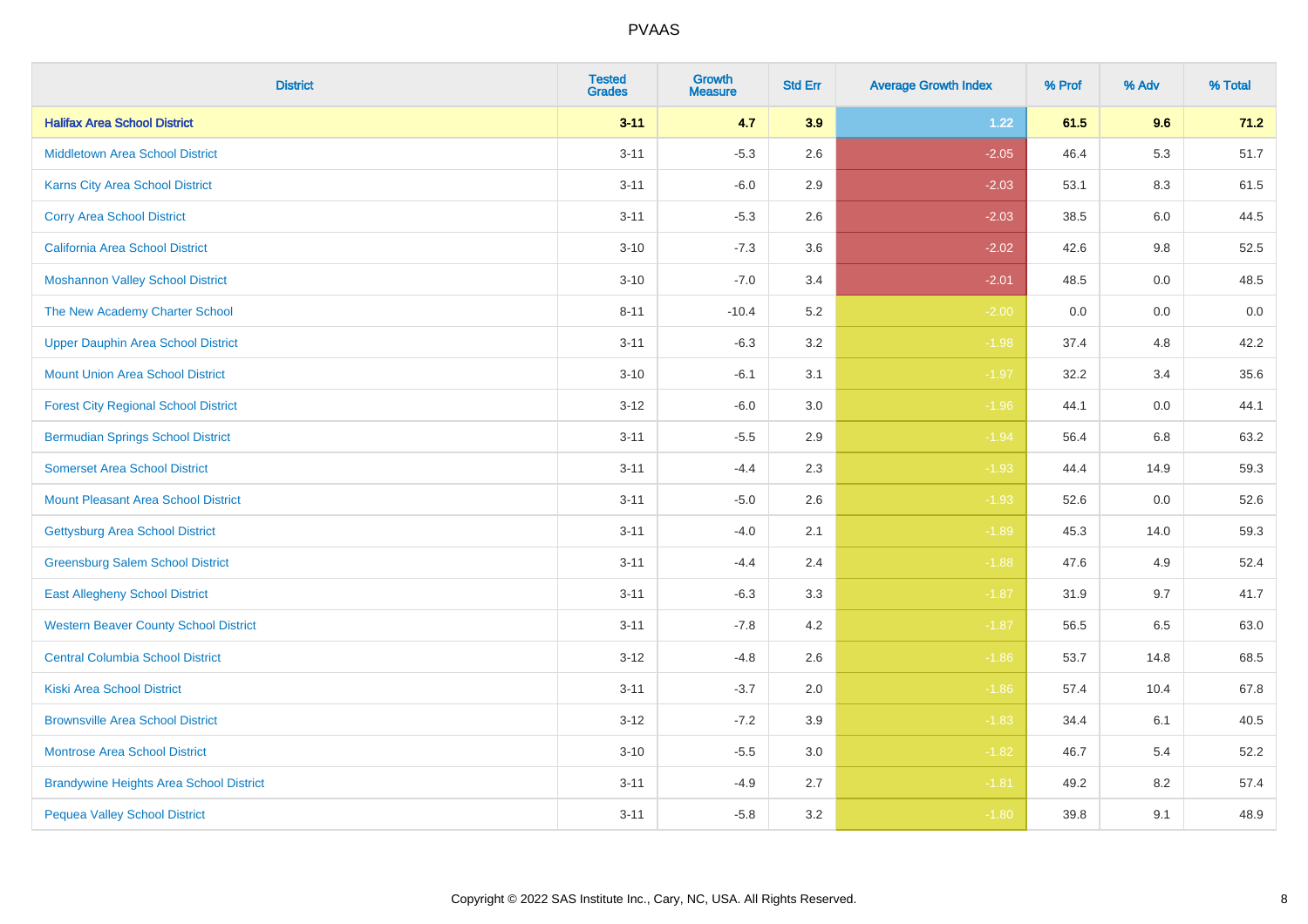| <b>District</b>                                                       | <b>Tested</b><br><b>Grades</b> | Growth<br><b>Measure</b> | <b>Std Err</b> | <b>Average Growth Index</b> | % Prof | % Adv | % Total |
|-----------------------------------------------------------------------|--------------------------------|--------------------------|----------------|-----------------------------|--------|-------|---------|
| <b>Halifax Area School District</b>                                   | $3 - 11$                       | 4.7                      | 3.9            | 1.22                        | 61.5   | 9.6   | 71.2    |
| <b>Pittston Area School District</b>                                  | $3 - 11$                       | $-10.1$                  | 5.6            | $-1.80$                     | 38.1   | 9.5   | 47.6    |
| <b>Washington School District</b>                                     | $3 - 11$                       | $-4.9$                   | 2.8            | $-1.76$                     | 30.1   | 2.4   | 32.5    |
| <b>Canton Area School District</b>                                    | $3 - 11$                       | $-5.5$                   | $3.2\,$        | $-1.75$                     | 40.7   | 2.3   | 43.0    |
| <b>Old Forge School District</b>                                      | $3 - 12$                       | $-5.9$                   | 3.4            | $-1.73$                     | 52.9   | 7.1   | 60.0    |
| Perseus House Charter School Of Excellence                            | $6 - 11$                       | $-5.2$                   | 3.0            | $-1.72$                     | 16.5   | 0.0   | 16.5    |
| <b>Brentwood Borough School District</b>                              | $3 - 11$                       | $-5.3$                   | $3.0\,$        | $-1.72$                     | 52.0   | 6.1   | 58.2    |
| East Pennsboro Area School District                                   | $3 - 11$                       | $-4.2$                   | 2.5            | $-1.71$                     | 60.8   | 8.5   | 69.3    |
| <b>Twin Valley School District</b>                                    | $3 - 12$                       | $-3.6$                   | 2.1            | $-1.69$                     | 49.6   | 7.1   | 56.8    |
| <b>Pottstown School District</b>                                      | $3 - 12$                       | $-4.0$                   | 2.4            | $-1.68$                     | 29.8   | 1.2   | 31.0    |
| <b>Fairfield Area School District</b>                                 | $3 - 11$                       | $-5.6$                   | 3.4            | $-1.66$                     | 57.9   | 4.0   | 61.8    |
| <b>Shamokin Area School District</b>                                  | $3 - 11$                       | $-7.7$                   | 4.8            | $-1.60$                     | 38.1   | 3.2   | 41.3    |
| Preparatory Charter School Of Mathematics, Science, Tech, And Careers | $9 - 10$                       | $-4.0$                   | 2.5            | $-1.59$                     | 15.0   | 0.0   | 15.0    |
| <b>Carbon Career &amp; Technical Institute</b>                        | $9 - 11$                       | $-5.7$                   | 3.6            | $-1.59$                     | 34.5   | 1.2   | 35.7    |
| <b>Tri-Valley School District</b>                                     | $3 - 10$                       | $-6.4$                   | 4.1            | $-1.57$                     | 37.0   | 4.4   | 41.3    |
| <b>Fort Cherry School District</b>                                    | $3 - 10$                       | $-5.9$                   | 3.8            | $-1.56$                     | 55.2   | 5.2   | 60.3    |
| <b>MaST Community Charter School</b>                                  | $3 - 10$                       | $-4.1$                   | 2.7            | $-1.52$                     | 44.0   | 9.5   | 53.4    |
| <b>Claysburg-Kimmel School District</b>                               | $3 - 11$                       | $-5.7$                   | 4.0            | $-1.42$                     | 42.9   | 8.2   | 51.0    |
| <b>Westmont Hilltop School District</b>                               | $3 - 11$                       | $-4.0$                   | 2.8            | $-1.40$                     | 36.3   | 13.3  | 49.6    |
| <b>Greencastle-Antrim School District</b>                             | $3 - 11$                       | $-3.0$                   | 2.2            | $-1.36$                     | 62.4   | 9.9   | 72.3    |
| <b>Ferndale Area School District</b>                                  | $3 - 10$                       | $-5.8$                   | 4.3            | $-1.33$                     | 40.0   | 0.0   | 40.0    |
| <b>Cambria Heights School District</b>                                | $3 - 10$                       | $-4.1$                   | 3.1            | $-1.32$                     | 51.0   | 6.0   | 57.0    |
| <b>Ellwood City Area School District</b>                              | $3 - 11$                       | $-4.2$                   | 3.2            | $-1.29$                     | 54.1   | 14.1  | 68.2    |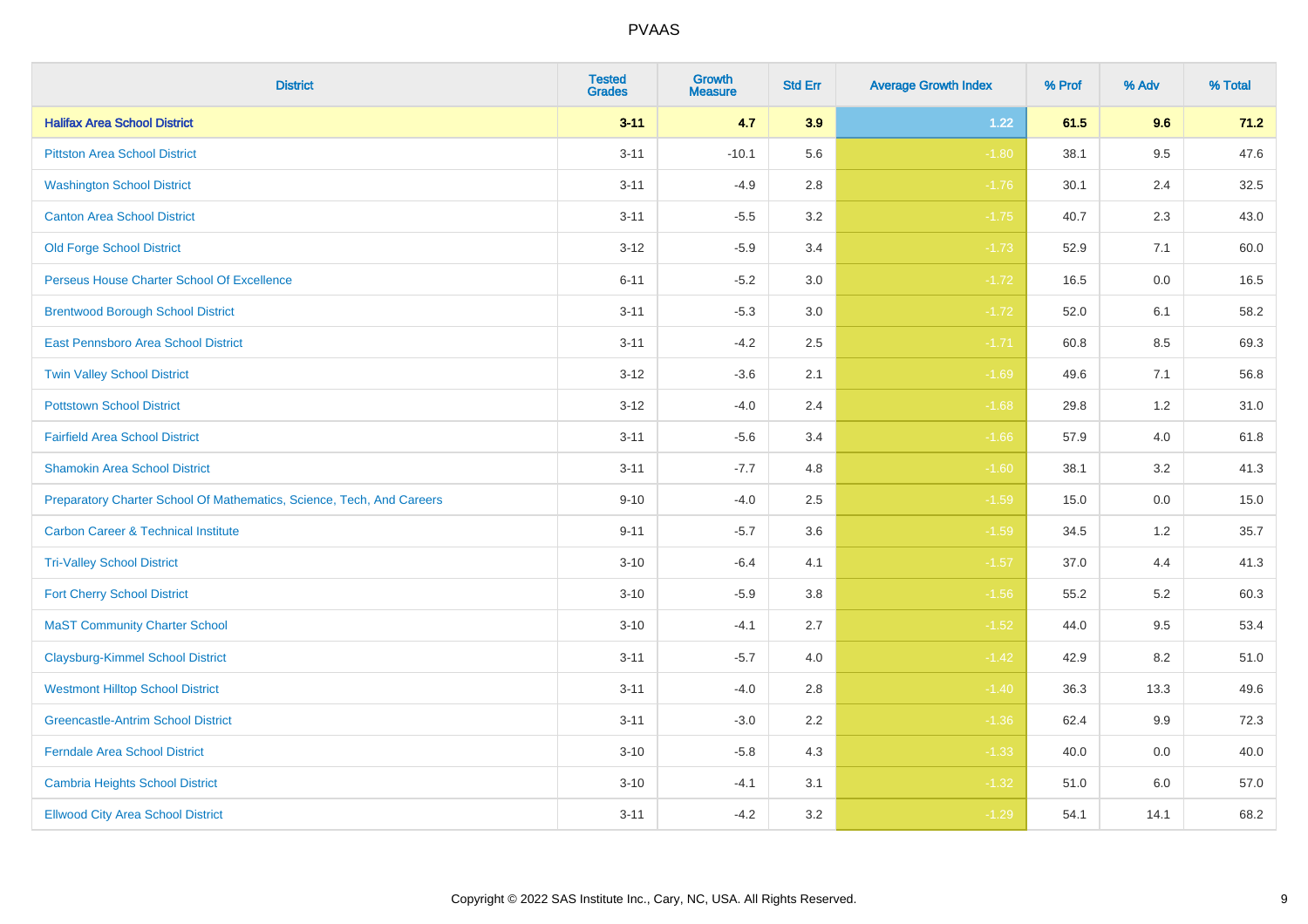| <b>District</b>                              | <b>Tested</b><br><b>Grades</b> | <b>Growth</b><br><b>Measure</b> | <b>Std Err</b> | <b>Average Growth Index</b> | % Prof | % Adv   | % Total |
|----------------------------------------------|--------------------------------|---------------------------------|----------------|-----------------------------|--------|---------|---------|
| <b>Halifax Area School District</b>          | $3 - 11$                       | 4.7                             | 3.9            | 1.22                        | 61.5   | 9.6     | 71.2    |
| <b>Shade-Central City School District</b>    | $3 - 11$                       | $-5.9$                          | 4.6            | $-1.28$                     | 27.8   | 0.0     | 27.8    |
| <b>Bristol Borough School District</b>       | $3 - 12$                       | $-4.3$                          | 3.4            | $-1.27$                     | 39.7   | 1.3     | 41.0    |
| <b>Troy Area School District</b>             | $3 - 10$                       | $-4.3$                          | 3.4            | $-1.26$                     | 43.2   | 5.7     | 48.9    |
| <b>Apollo-Ridge School District</b>          | $3 - 12$                       | $-4.7$                          | 3.7            | $-1.24$                     | 50.0   | 10.0    | 60.0    |
| <b>Elk Lake School District</b>              | $3 - 11$                       | $-4.0$                          | 3.3            | $-1.23$                     | 46.2   | 3.3     | 49.4    |
| <b>Scranton School District</b>              | $3 - 12$                       | $-2.9$                          | 2.4            | $-1.22$                     | 45.6   | 3.6     | 49.1    |
| <b>Riverview School District</b>             | $3 - 11$                       | $-4.6$                          | 3.8            | $-1.20$                     | 57.9   | 15.8    | 73.7    |
| <b>Greater Johnstown School District</b>     | $3 - 11$                       | $-3.1$                          | 2.6            | $-1.19$                     | 26.1   | 0.0     | 26.1    |
| <b>Big Beaver Falls Area School District</b> | $3 - 11$                       | $-3.9$                          | 3.3            | $-1.18$                     | 34.1   | 3.5     | 37.6    |
| <b>Chichester School District</b>            | $3 - 11$                       | $-2.7$                          | 2.3            | $-1.17$                     | 44.6   | 6.6     | 51.2    |
| <b>Chestnut Ridge School District</b>        | $3 - 12$                       | $-3.4$                          | 2.9            | $-1.17$                     | 46.6   | 5.8     | 52.4    |
| Kane Area School District                    | $3 - 10$                       | $-3.7$                          | $3.2\,$        | $-1.17$                     | 39.5   | $9.9\,$ | 49.4    |
| <b>Antietam School District</b>              | $3 - 10$                       | $-4.3$                          | 3.8            | $-1.13$                     | 36.4   | 5.4     | 41.8    |
| Jeannette City School District               | $3 - 11$                       | $-4.3$                          | 3.8            | $-1.13$                     | 46.7   | 7.5     | 54.2    |
| <b>Dallas School District</b>                | $3 - 11$                       | $-2.5$                          | 2.2            | $-1.12$                     | 54.9   | 7.6     | 62.4    |
| Juniata Valley School District               | $3 - 11$                       | $-3.9$                          | 3.5            | $-1.10$                     | 44.4   | 3.5     | 47.8    |
| <b>Riverside School District</b>             | $3 - 11$                       | $-3.2$                          | 3.0            | $-1.09$                     | 43.0   | 9.0     | 52.0    |
| Conemaugh Township Area School District      | $3 - 12$                       | $-3.7$                          | 3.4            | $-1.09$                     | 53.8   | 17.6    | 71.4    |
| Oil City Area School District                | $3 - 11$                       | $-2.9$                          | 2.6            | $-1.08$                     | 44.4   | 5.8     | 50.2    |
| <b>Quaker Valley School District</b>         | $3 - 11$                       | $-2.8$                          | 2.6            | $-1.08$                     | 55.2   | 13.2    | 68.4    |
| <b>West Greene School District</b>           | $3 - 11$                       | $-4.5$                          | 4.3            | $-1.04$                     | 36.6   | 7.3     | 43.9    |
| <b>Lewisburg Area School District</b>        | $3 - 11$                       | $-2.7$                          | 2.6            | $-1.03$                     | 57.0   | 18.5    | 75.6    |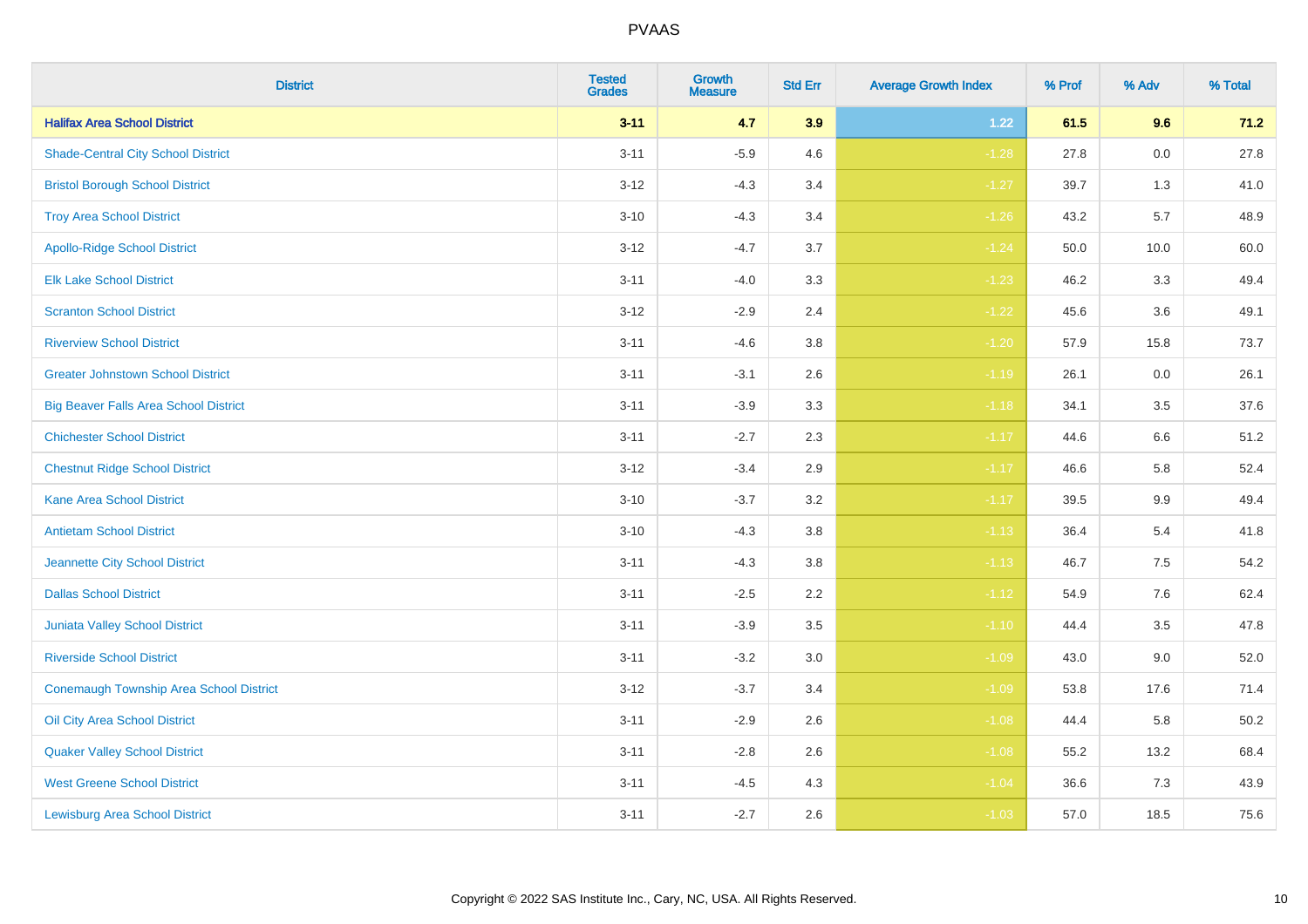| <b>District</b>                               | <b>Tested</b><br><b>Grades</b> | <b>Growth</b><br><b>Measure</b> | <b>Std Err</b> | <b>Average Growth Index</b> | % Prof | % Adv | % Total |
|-----------------------------------------------|--------------------------------|---------------------------------|----------------|-----------------------------|--------|-------|---------|
| <b>Halifax Area School District</b>           | $3 - 11$                       | 4.7                             | 3.9            | 1.22                        | 61.5   | 9.6   | 71.2    |
| <b>Valley Grove School District</b>           | $3 - 10$                       | $-3.7$                          | 3.7            | $-1.01$                     | 51.2   | 6.1   | 57.3    |
| <b>Seneca Valley School District</b>          | $3 - 11$                       | $-1.4$                          | 1.4            | $-0.99$                     | 57.2   | 11.4  | 68.6    |
| <b>North Hills School District</b>            | $3 - 11$                       | $-1.8$                          | 1.8            | $-0.96$                     | 59.1   | 14.1  | 73.2    |
| Imhotep Institute Charter High School         | $9 - 11$                       | $-5.3$                          | 5.8            | $-0.92$                     | 25.0   | 0.0   | 25.0    |
| <b>Wyoming Valley West School District</b>    | $3 - 11$                       | $-2.2$                          | 2.4            | $-0.91$                     | 49.4   | 3.0   | 52.4    |
| <b>Sullivan County School District</b>        | $3 - 10$                       | $-4.0$                          | 4.4            | $-0.90$                     | 66.7   | 2.6   | 69.2    |
| <b>Austin Area School District</b>            | $3 - 11$                       | $-5.7$                          | 6.4            | $-0.90$                     | 33.3   | 5.6   | 38.9    |
| <b>Columbia Borough School District</b>       | $3 - 12$                       | $-3.1$                          | 3.5            | $-0.89$                     | 29.5   | 1.9   | 31.4    |
| <b>Montour School District</b>                | $3 - 11$                       | $-1.8$                          | 2.1            | $-0.88$                     | 61.4   | 15.1  | 76.5    |
| <b>Charleroi School District</b>              | $3 - 11$                       | $-2.6$                          | 3.0            | $-0.86$                     | 55.7   | 7.4   | 63.1    |
| <b>Phoenixville Area School District</b>      | $3 - 11$                       | $-1.7$                          | 2.1            | $-0.83$                     | 59.9   | 10.6  | 70.5    |
| <b>Chartiers Valley School District</b>       | $3 - 11$                       | $-1.7$                          | 2.0            | $-0.81$                     | 54.7   | 8.4   | 63.1    |
| <b>Forest Area School District</b>            | $3 - 11$                       | $-4.4$                          | 5.4            | $-0.81$                     | 36.2   | 2.1   | 38.3    |
| <b>Lebanon School District</b>                | $3 - 11$                       | $-1.6$                          | 1.9            | $-0.80$                     | 24.4   | 2.6   | 27.0    |
| Shenango Area School District                 | $3 - 11$                       | $-2.6$                          | 3.3            | $-0.79$                     | 50.6   | 13.9  | 64.6    |
| <b>Northeast Bradford School District</b>     | $3 - 10$                       | $-3.1$                          | 4.0            | $-0.78$                     | 33.9   | 3.4   | 37.3    |
| <b>Conemaugh Valley School District</b>       | $3 - 12$                       | $-3.2$                          | 4.1            | $-0.78$                     | 48.2   | 5.6   | 53.7    |
| <b>Gillingham Charter School</b>              | $3 - 11$                       | $-4.4$                          | 5.6            | $-0.77$                     | 20.8   | 8.3   | 29.2    |
| <b>Turkeyfoot Valley Area School District</b> | $3 - 12$                       | $-4.3$                          | 5.6            | $-0.76$                     | 22.0   | 5.1   | 27.1    |
| <b>Bald Eagle Area School District</b>        | $3 - 11$                       | $-2.1$                          | 2.7            | $-0.75$                     | 48.4   | 9.4   | 57.7    |
| Huntingdon Area School District               | $3 - 11$                       | $-2.0$                          | 2.7            | $-0.72$                     | 36.8   | 10.3  | 47.0    |
| Mt Lebanon School District                    | $3 - 11$                       | $-1.0$                          | 1.5            | $-0.70$                     | 61.9   | 24.0  | 85.9    |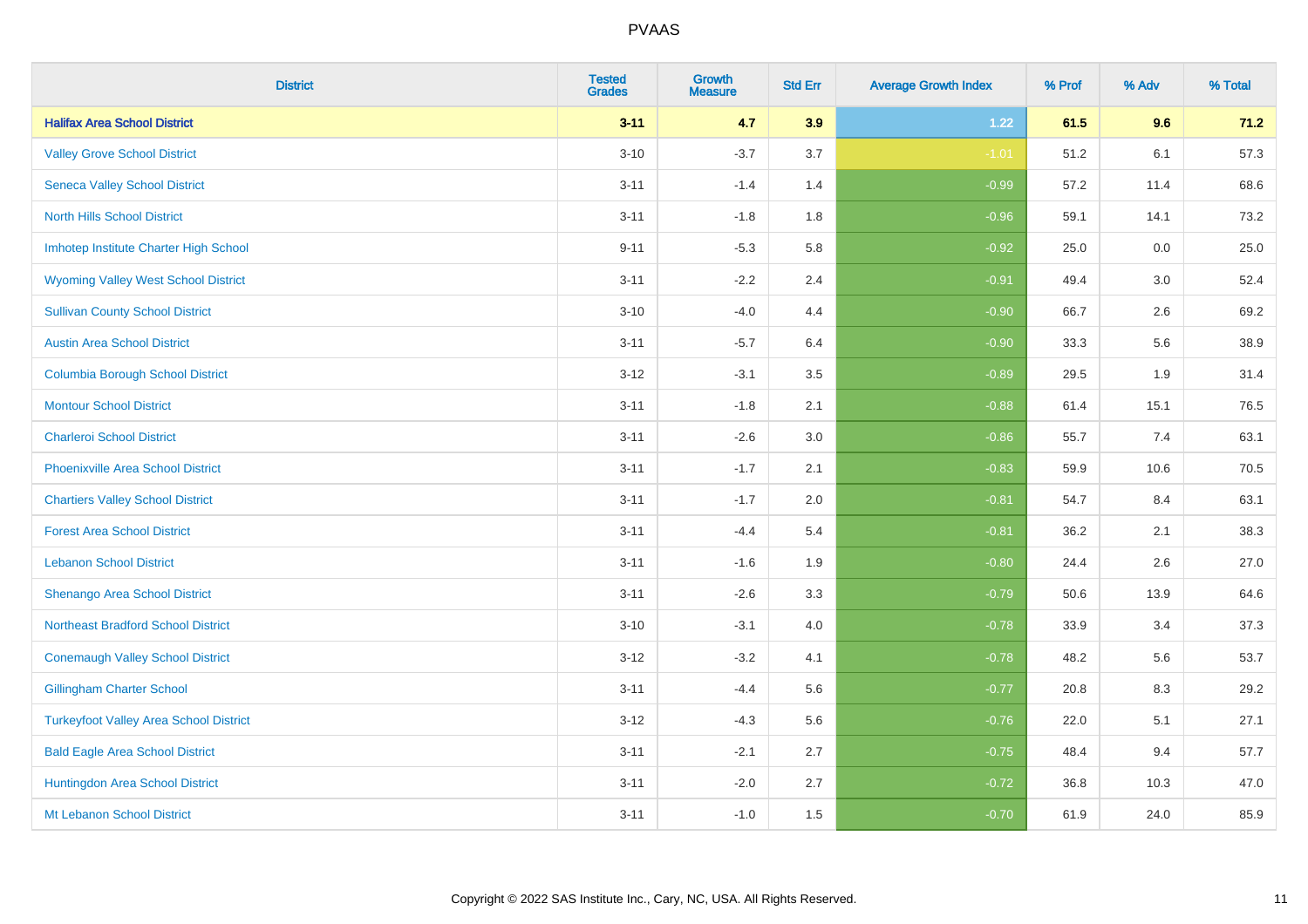| <b>District</b>                                         | <b>Tested</b><br><b>Grades</b> | <b>Growth</b><br><b>Measure</b> | <b>Std Err</b> | <b>Average Growth Index</b> | % Prof | % Adv | % Total |
|---------------------------------------------------------|--------------------------------|---------------------------------|----------------|-----------------------------|--------|-------|---------|
| <b>Halifax Area School District</b>                     | $3 - 11$                       | 4.7                             | 3.9            | 1.22                        | 61.5   | 9.6   | 71.2    |
| <b>Lehighton Area School District</b>                   | $3 - 11$                       | $-1.6$                          | 2.3            | $-0.70$                     | 51.1   | 5.6   | 56.7    |
| <b>North Pocono School District</b>                     | $3 - 11$                       | $-2.3$                          | 3.4            | $-0.68$                     | 52.0   | 16.4  | 68.5    |
| <b>Cheltenham School District</b>                       | $3 - 11$                       | $-1.4$                          | 2.1            | $-0.67$                     | 46.1   | 10.0  | 56.1    |
| <b>Fannett-Metal School District</b>                    | $3 - 11$                       | $-3.4$                          | 5.1            | $-0.67$                     | 38.7   | 8.1   | 46.8    |
| <b>Susquehanna Community School District</b>            | $3 - 11$                       | $-2.8$                          | 4.2            | $-0.66$                     | 49.4   | 6.9   | 56.3    |
| <b>Burgettstown Area School District</b>                | $3 - 11$                       | $-2.1$                          | 3.4            | $-0.62$                     | 50.0   | 1.4   | 51.4    |
| <b>Clarion-Limestone Area School District</b>           | $3 - 12$                       | $-2.5$                          | 4.1            | $-0.60$                     | 56.8   | 6.8   | 63.6    |
| <b>Manheim Township School District</b>                 | $3 - 12$                       | $-0.9$                          | 1.6            | $-0.58$                     | 53.2   | 15.5  | 68.7    |
| <b>Central Greene School District</b>                   | $3 - 11$                       | $-1.6$                          | 2.8            | $-0.55$                     | 54.2   | 2.8   | 57.0    |
| <b>Mid Valley School District</b>                       | $3 - 10$                       | $-1.7$                          | 3.0            | $-0.55$                     | 45.1   | 7.8   | 52.9    |
| <b>Wyoming Area School District</b>                     | $3 - 10$                       | $-1.3$                          | 2.6            | $-0.50$                     | 53.8   | 10.8  | 64.6    |
| <b>Canon-Mcmillan School District</b>                   | $3 - 11$                       | $-0.8$                          | 1.6            | $-0.50$                     | 58.7   | 15.9  | 74.6    |
| South Side Area School District                         | $3 - 11$                       | $-1.6$                          | 3.3            | $-0.48$                     | 50.0   | 6.8   | 56.8    |
| <b>Elizabethtown Area School District</b>               | $3 - 12$                       | $-0.9$                          | 1.9            | $-0.47$                     | 50.0   | 11.2  | 61.2    |
| Center For Student Learning Charter School At Pennsbury | $6 - 12$                       | $-2.9$                          | 6.1            | $-0.47$                     | 42.9   | 0.0   | 42.9    |
| <b>Conewago Valley School District</b>                  | $3 - 12$                       | $-0.9$                          | 2.0            | $-0.45$                     | 51.7   | 9.6   | 61.3    |
| <b>Bangor Area School District</b>                      | $3 - 12$                       | $-0.9$                          | 2.0            | $-0.43$                     | 44.3   | 4.7   | 49.0    |
| <b>Shaler Area School District</b>                      | $3 - 11$                       | $-0.8$                          | 1.9            | $-0.43$                     | 49.1   | 9.6   | 58.7    |
| North Schuylkill School District                        | $3 - 11$                       | $-1.0$                          | 2.4            | $-0.42$                     | 41.8   | 5.1   | 46.8    |
| <b>Sharpsville Area School District</b>                 | $3 - 11$                       | $-1.4$                          | 3.5            | $-0.40$                     | 55.2   | 13.4  | 68.7    |
| <b>Bellwood-Antis School District</b>                   | $3 - 10$                       | $-1.2$                          | 3.2            | $-0.39$                     | 55.1   | 10.1  | 65.2    |
| <b>Palmerton Area School District</b>                   | $3 - 11$                       | $-1.2$                          | 3.0            | $-0.39$                     | 57.4   | 5.0   | 62.4    |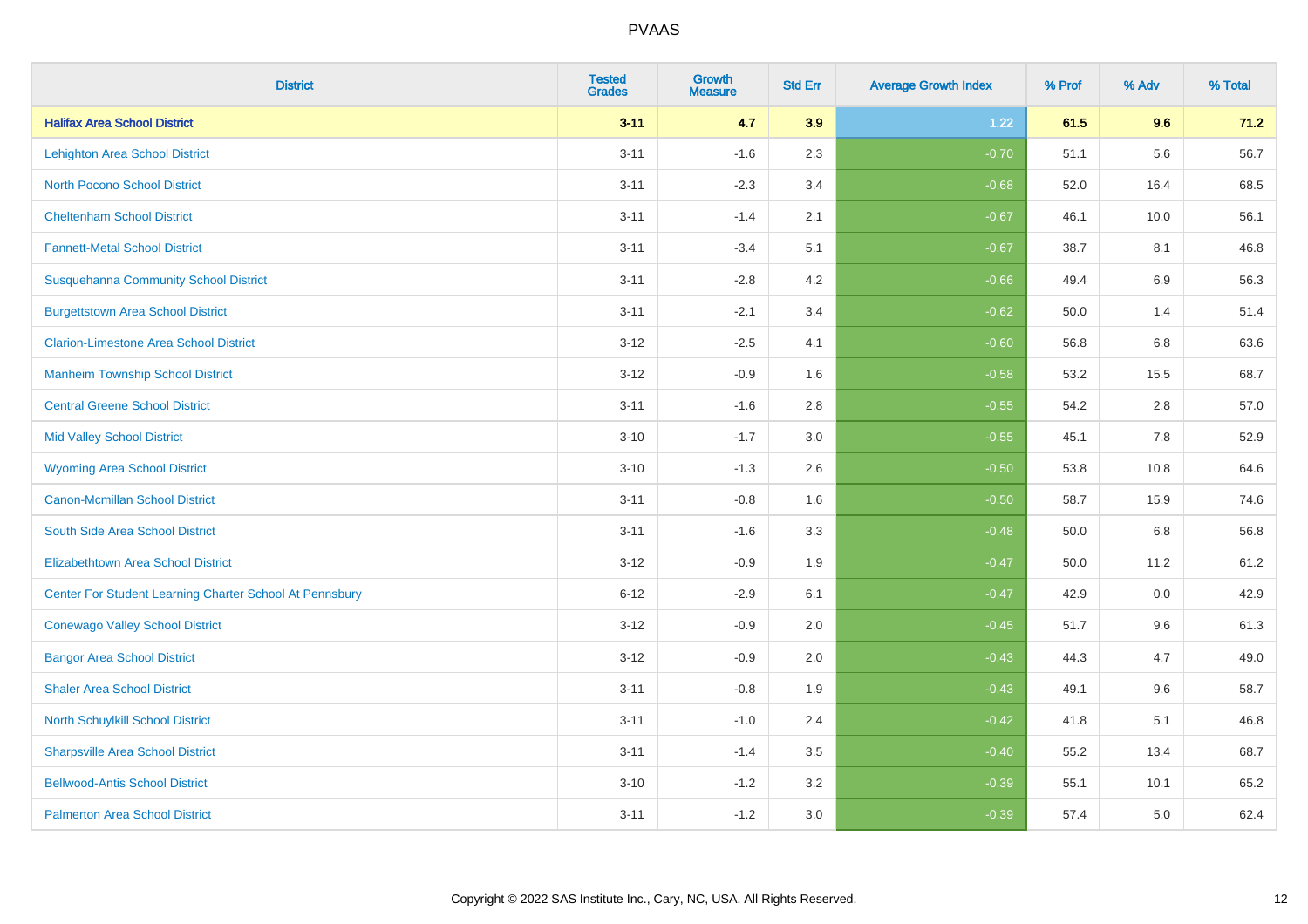| <b>District</b>                                    | <b>Tested</b><br><b>Grades</b> | <b>Growth</b><br><b>Measure</b> | <b>Std Err</b> | <b>Average Growth Index</b> | % Prof | % Adv   | % Total |
|----------------------------------------------------|--------------------------------|---------------------------------|----------------|-----------------------------|--------|---------|---------|
| <b>Halifax Area School District</b>                | $3 - 11$                       | 4.7                             | 3.9            | 1.22                        | 61.5   | 9.6     | 71.2    |
| Hope For Hyndman Charter School                    | $3 - 11$                       | $-2.0$                          | 6.1            | $-0.32$                     | 33.3   | 0.0     | 33.3    |
| <b>Albert Gallatin Area School District</b>        | $3 - 11$                       | $-0.8$                          | 2.4            | $-0.32$                     | 54.5   | 10.0    | 64.6    |
| <b>Cornell School District</b>                     | $3 - 11$                       | $-1.6$                          | 5.0            | $-0.32$                     | 33.8   | 1.5     | 35.4    |
| <b>Tuscarora School District</b>                   | $3 - 11$                       | $-0.6$                          | 2.3            | $-0.27$                     | 45.1   | 8.1     | 53.2    |
| <b>Penn Manor School District</b>                  | $3 - 11$                       | $-0.4$                          | 1.6            | $-0.25$                     | 51.9   | 12.6    | 64.5    |
| <b>Lakeview School District</b>                    | $3 - 11$                       | $-0.9$                          | 3.7            | $-0.24$                     | 60.3   | 3.2     | 63.5    |
| <b>Glendale School District</b>                    | $3 - 10$                       | $-0.9$                          | 3.7            | $-0.24$                     | 50.0   | 5.4     | 55.4    |
| <b>Girard School District</b>                      | $3 - 11$                       | $-0.6$                          | 2.7            | $-0.22$                     | 53.9   | 15.6    | 69.6    |
| <b>Harrisburg City School District</b>             | $3 - 11$                       | $-0.4$                          | 2.1            | $-0.19$                     | 15.1   | 0.4     | 15.5    |
| <b>Panther Valley School District</b>              | $3 - 12$                       | $-0.6$                          | 3.3            | $-0.19$                     | 47.9   | 4.3     | 52.1    |
| <b>Westinghouse Arts Academy Charter School</b>    | $9 - 10$                       | $-0.7$                          | 3.6            | $-0.19$                     | 59.2   | 8.4     | 67.6    |
| <b>Millville Area School District</b>              | $3 - 12$                       | $-0.9$                          | 4.7            | $-0.18$                     | 51.4   | 5.4     | 56.8    |
| <b>Mount Carmel Area School District</b>           | $3 - 11$                       | $-0.6$                          | 3.1            | $-0.18$                     | 45.3   | 2.1     | 47.4    |
| <b>Crestwood School District</b>                   | $3 - 11$                       | $-0.4$                          | 2.4            | $-0.17$                     | 57.4   | 17.0    | 74.4    |
| Southern Lehigh School District                    | $3 - 11$                       | $-0.4$                          | 2.3            | $-0.17$                     | 66.1   | 11.9    | 78.0    |
| <b>Achievement House Charter School</b>            | $7 - 11$                       | $-0.7$                          | 4.0            | $-0.17$                     | 32.5   | $2.6\,$ | 35.1    |
| <b>Bellefonte Area School District</b>             | $3 - 11$                       | $-0.4$                          | 2.2            | $-0.17$                     | 47.6   | 10.6    | 58.2    |
| <b>Otto-Eldred School District</b>                 | $3 - 11$                       | $-0.7$                          | 4.2            | $-0.15$                     | 56.2   | $6.2\,$ | 62.5    |
| <b>Oley Valley School District</b>                 | $3 - 11$                       | $-0.4$                          | 2.8            | $-0.15$                     | 43.1   | 12.9    | 56.0    |
| Philadelphia Electrical & Tech Charter High School | $10 - 10$                      | $-0.5$                          | 2.9            | $-0.15$                     | 8.8    | 0.0     | 8.8     |
| <b>Central Fulton School District</b>              | $3 - 11$                       | $-0.5$                          | 3.5            | $-0.14$                     | 51.4   | 8.6     | 60.0    |
| <b>Blue Ridge School District</b>                  | $3 - 11$                       | $-0.5$                          | 3.6            | $-0.12$                     | 44.6   | 3.1     | 47.7    |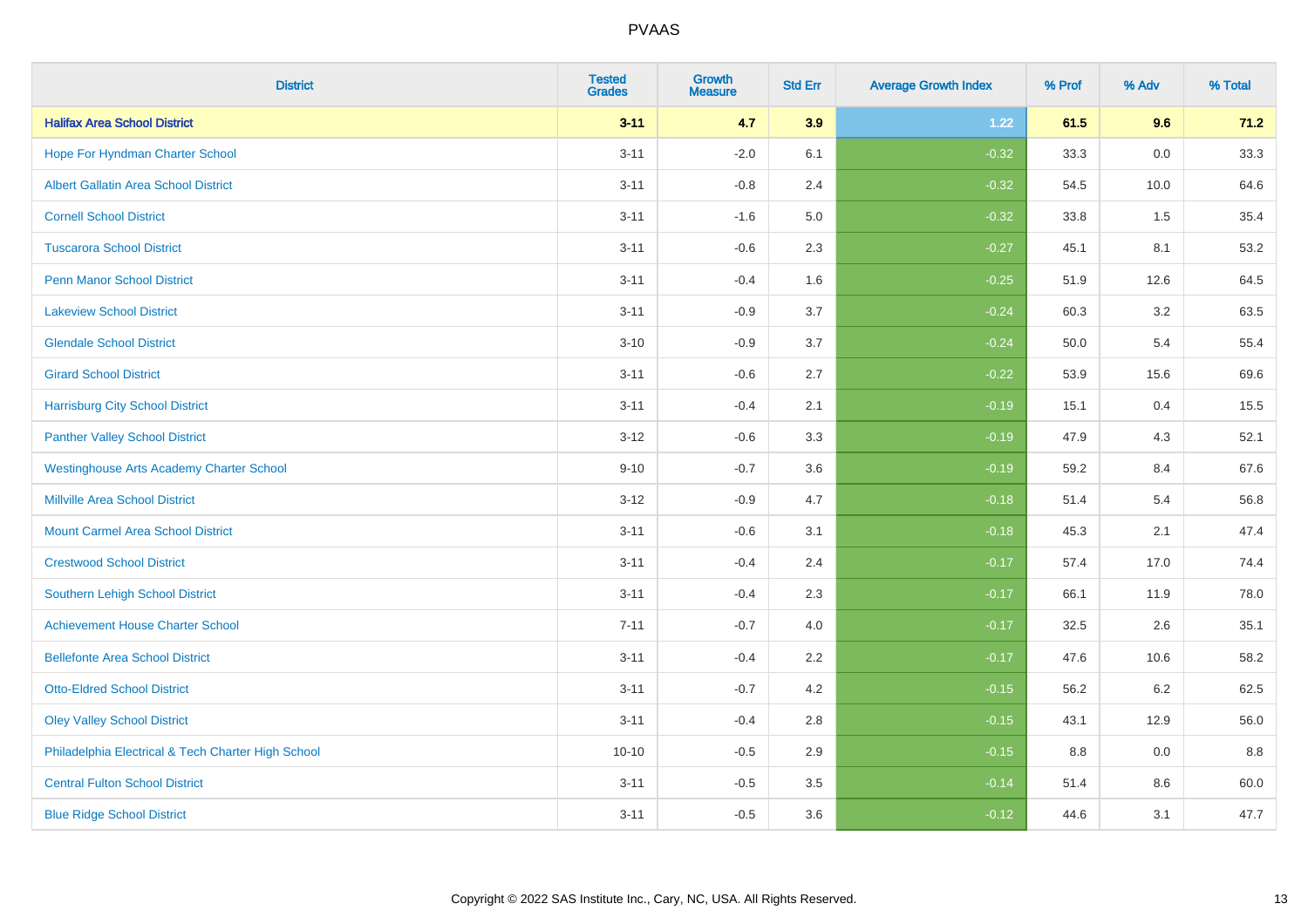| <b>District</b>                          | <b>Tested</b><br><b>Grades</b> | <b>Growth</b><br><b>Measure</b> | <b>Std Err</b> | <b>Average Growth Index</b> | % Prof | % Adv | % Total |
|------------------------------------------|--------------------------------|---------------------------------|----------------|-----------------------------|--------|-------|---------|
| <b>Halifax Area School District</b>      | $3 - 11$                       | 4.7                             | 3.9            | 1.22                        | 61.5   | 9.6   | 71.2    |
| New Kensington-Arnold School District    | $3 - 11$                       | $-0.4$                          | 3.8            | $-0.10$                     | 40.7   | 3.7   | 44.4    |
| <b>Chester-Upland School District</b>    | $3 - 11$                       | $-0.3$                          | 2.7            | $-0.09$                     | 13.8   | 0.8   | 14.6    |
| <b>Warren County School District</b>     | $3 - 11$                       | $-0.1$                          | 1.8            | $-0.06$                     | 37.2   | 5.3   | 42.6    |
| <b>Mercer Area School District</b>       | $3 - 11$                       | $-0.2$                          | 3.3            | $-0.06$                     | 56.0   | 8.0   | 64.0    |
| <b>Avella Area School District</b>       | $3 - 12$                       | $-0.3$                          | 4.7            | $-0.05$                     | 49.3   | 14.5  | 63.8    |
| <b>Kutztown Area School District</b>     | $3 - 12$                       | $-0.2$                          | 3.2            | $-0.05$                     | 55.4   | 13.3  | 68.7    |
| <b>Susquenita School District</b>        | $3 - 11$                       | $-0.1$                          | 2.8            | $-0.01$                     | 47.7   | 10.1  | 57.8    |
| <b>Penn Cambria School District</b>      | $3 - 11$                       | $-0.0$                          | 2.7            | $-0.01$                     | 61.5   | 7.7   | 69.2    |
| <b>Wilkes-Barre Area School District</b> | $3 - 11$                       | 0.1                             | 3.2            | 0.02                        | 35.5   | 5.4   | 40.9    |
| East Stroudsburg Area School District    | $3 - 11$                       | 0.1                             | 1.6            | 0.05                        | 45.8   | 7.8   | 53.6    |
| <b>West Branch Area School District</b>  | $3 - 11$                       | 0.2                             | 3.8            | 0.05                        | 47.2   | 1.9   | 49.1    |
| <b>Hempfield School District</b>         | $3 - 11$                       | 0.1                             | 1.4            | 0.08                        | 58.2   | 9.9   | 68.2    |
| Insight PA Cyber Charter School          | $3 - 11$                       | 0.7                             | 5.7            | 0.12                        | 50.0   | 4.8   | 54.8    |
| <b>Danville Area School District</b>     | $3 - 11$                       | 0.4                             | 2.6            | 0.15                        | 57.4   | 18.4  | 75.7    |
| <b>Smethport Area School District</b>    | $3 - 12$                       | 0.6                             | 3.9            | 0.15                        | 37.0   | 1.8   | 38.9    |
| <b>Northern Lebanon School District</b>  | $3 - 11$                       | 0.4                             | 2.5            | 0.15                        | 28.0   | 3.0   | 31.0    |
| <b>Brockway Area School District</b>     | $3 - 11$                       | 0.6                             | 3.6            | 0.16                        | 49.2   | 7.7   | 56.9    |
| <b>Reynolds School District</b>          | $3 - 10$                       | 0.5                             | 3.4            | 0.16                        | 52.1   | 7.0   | 59.2    |
| <b>Jersey Shore Area School District</b> | $3 - 11$                       | 0.5                             | 2.6            | 0.21                        | 47.1   | 9.2   | 56.2    |
| <b>Bloomsburg Area School District</b>   | $3 - 10$                       | 0.7                             | 3.0            | 0.23                        | 55.9   | 11.8  | 67.6    |
| <b>Greenville Area School District</b>   | $3 - 11$                       | 0.7                             | 2.9            | 0.26                        | 53.4   | 6.9   | 60.3    |
| <b>Greater Latrobe School District</b>   | $3 - 11$                       | 0.6                             | 1.9            | 0.31                        | 55.5   | 14.1  | 69.5    |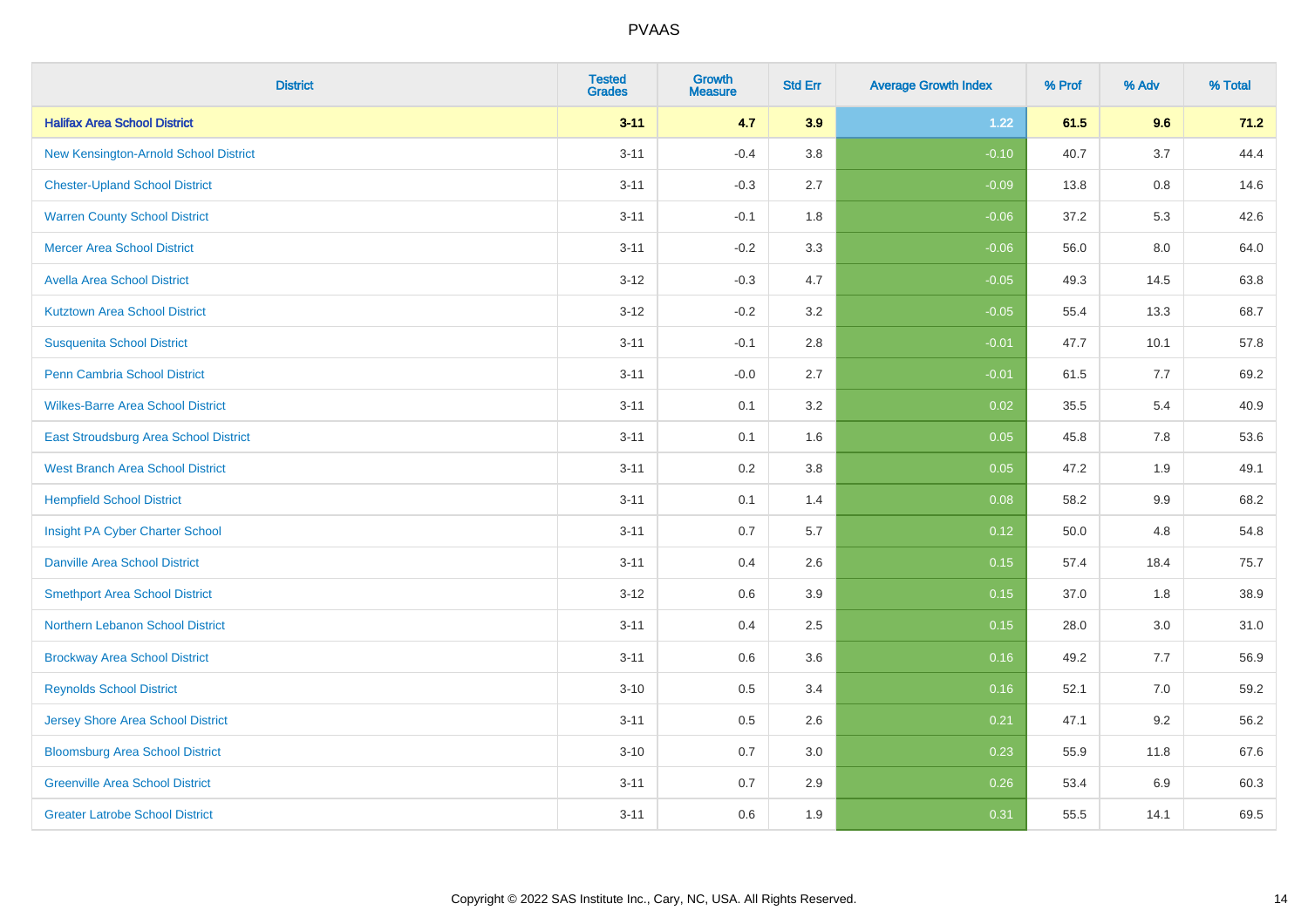| <b>District</b>                               | <b>Tested</b><br><b>Grades</b> | <b>Growth</b><br><b>Measure</b> | <b>Std Err</b> | <b>Average Growth Index</b> | % Prof | % Adv   | % Total |
|-----------------------------------------------|--------------------------------|---------------------------------|----------------|-----------------------------|--------|---------|---------|
| <b>Halifax Area School District</b>           | $3 - 11$                       | 4.7                             | 3.9            | 1.22                        | 61.5   | 9.6     | 71.2    |
| Lehigh Valley Academy Regional Charter School | $3 - 11$                       | 0.7                             | 2.3            | 0.32                        | 46.3   | $5.0\,$ | 51.4    |
| <b>Lower Dauphin School District</b>          | $3 - 11$                       | 0.6                             | 1.9            | 0.33                        | 49.2   | 12.6    | 61.8    |
| <b>Wyomissing Area School District</b>        | $3 - 12$                       | 0.8                             | 2.6            | 0.33                        | 55.7   | 17.6    | 73.3    |
| <b>Mastery Charter School - Thomas Campus</b> | $3 - 10$                       | 2.1                             | 6.2            | 0.33                        | 28.6   | 0.0     | 28.6    |
| <b>Wallingford-Swarthmore School District</b> | $3 - 10$                       | 0.9                             | 2.4            | 0.38                        | 64.4   | 22.7    | 87.1    |
| <b>Gateway School District</b>                | $3 - 11$                       | 0.8                             | 2.2            | 0.38                        | 52.1   | 13.8    | 65.9    |
| <b>Lakeland School District</b>               | $3 - 11$                       | 1.1                             | 2.8            | 0.38                        | 48.6   | 3.7     | 52.3    |
| South Eastern School District                 | $3 - 11$                       | 0.9                             | 2.4            | 0.39                        | 54.8   | 6.6     | 61.4    |
| <b>Tussey Mountain School District</b>        | $3 - 12$                       | 1.5                             | 3.7            | 0.40                        | 38.6   | 1.8     | 40.4    |
| <b>Newport School District</b>                | $3 - 12$                       | 1.4                             | 3.5            | 0.41                        | 51.5   | 10.3    | 61.8    |
| <b>Galeton Area School District</b>           | $3 - 11$                       | 2.2                             | 5.3            | 0.42                        | 41.3   | 4.4     | 45.6    |
| Mastery Charter High School-Lenfest Campus    | $7 - 11$                       | 2.5                             | 5.7            | 0.43                        | 40.0   | 0.0     | 40.0    |
| <b>Union Area School District</b>             | $3 - 11$                       | 1.9                             | 4.3            | 0.44                        | 61.5   | 0.0     | 61.5    |
| <b>Roberto Clemente Charter School</b>        | $3 - 12$                       | 2.2                             | 4.9            | 0.45                        | 27.5   | 5.0     | 32.5    |
| <b>Purchase Line School District</b>          | $3 - 12$                       | 1.7                             | 3.5            | 0.47                        | 43.1   | 5.4     | 48.5    |
| <b>Upper Adams School District</b>            | $3 - 11$                       | 1.3                             | 2.9            | 0.47                        | 55.2   | 8.6     | 63.8    |
| <b>Hanover Area School District</b>           | $3 - 11$                       | 2.2                             | 4.6            | 0.48                        | 42.9   | 5.7     | 48.6    |
| <b>Radnor Township School District</b>        | $3 - 12$                       | 1.0                             | 2.1            | 0.50                        | 65.0   | 23.2    | 88.2    |
| <b>Union School District</b>                  | $3 - 12$                       | 2.3                             | 4.2            | 0.54                        | 32.6   | 7.0     | 39.5    |
| <b>Schuylkill Valley School District</b>      | $3 - 11$                       | 1.4                             | 2.5            | 0.56                        | 55.1   | 10.2    | 65.3    |
| <b>Forbes Road School District</b>            | $3 - 11$                       | 2.8                             | 5.1            | 0.56                        | 41.4   | 10.3    | 51.7    |
| <b>Commodore Perry School District</b>        | $3 - 11$                       | 3.2                             | 5.5            | 0.58                        | 58.3   | 0.0     | 58.3    |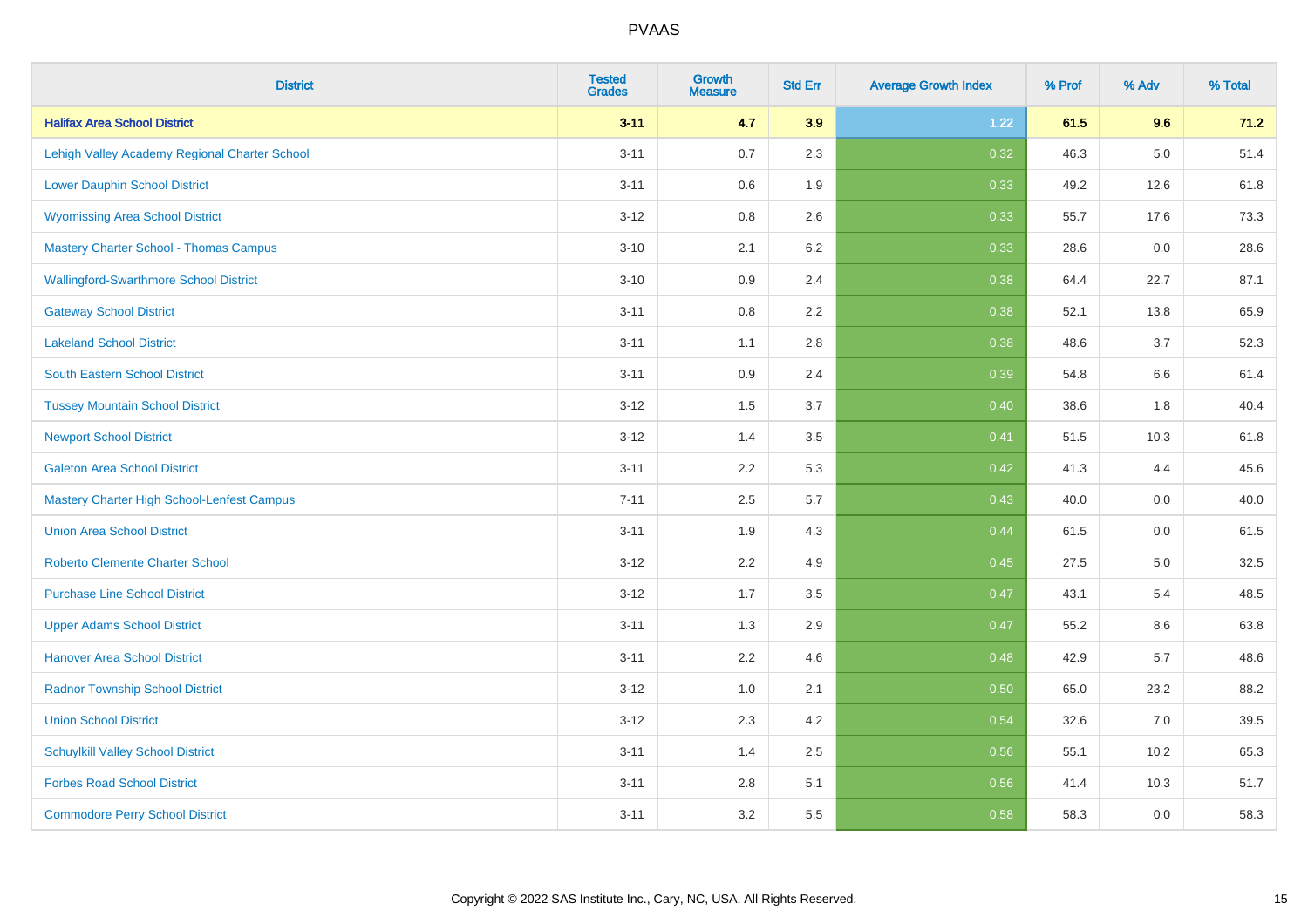| <b>District</b>                                | <b>Tested</b><br><b>Grades</b> | <b>Growth</b><br><b>Measure</b> | <b>Std Err</b> | <b>Average Growth Index</b> | % Prof | % Adv   | % Total |
|------------------------------------------------|--------------------------------|---------------------------------|----------------|-----------------------------|--------|---------|---------|
| <b>Halifax Area School District</b>            | $3 - 11$                       | 4.7                             | 3.9            | 1.22                        | 61.5   | 9.6     | 71.2    |
| <b>Laurel School District</b>                  | $3 - 11$                       | 1.8                             | 3.1            | 0.59                        | 70.1   | $2.3\,$ | 72.4    |
| <b>United School District</b>                  | $3 - 11$                       | 2.1                             | 3.4            | 0.63                        | 60.3   | 6.6     | 66.9    |
| <b>Athens Area School District</b>             | $3 - 11$                       | 1.6                             | 2.5            | 0.64                        | 46.9   | 7.6     | 54.5    |
| <b>Harmony Area School District</b>            | $3 - 10$                       | 4.5                             | 6.3            | 0.72                        | 33.3   | 13.3    | 46.7    |
| Southeastern Greene School District            | $3 - 10$                       | 3.3                             | 4.6            | 0.72                        | 57.6   | 6.1     | 63.6    |
| Urban Pathways 6-12 Charter School             | $6 - 11$                       | 4.8                             | 6.4            | 0.75                        | 28.6   | 0.0     | 28.6    |
| <b>Camp Hill School District</b>               | $3 - 12$                       | 2.3                             | 3.0            | 0.78                        | 53.6   | 17.5    | 71.1    |
| <b>Marple Newtown School District</b>          | $3 - 11$                       | 2.0                             | 2.4            | 0.81                        | 57.6   | 12.8    | 70.4    |
| <b>Mcguffey School District</b>                | $3 - 11$                       | 2.1                             | 2.6            | 0.81                        | 57.7   | 3.1     | 60.8    |
| North Clarion County School District           | $3 - 12$                       | 3.7                             | 4.3            | 0.85                        | 67.5   | 15.0    | 82.5    |
| West Jefferson Hills School District           | $3 - 11$                       | 1.8                             | 2.1            | 0.88                        | 55.7   | 20.8    | 76.4    |
| South Fayette Township School District         | $3 - 11$                       | 1.7                             | 2.0            | 0.88                        | 61.0   | 26.5    | 87.6    |
| <b>Bedford Area School District</b>            | $3 - 11$                       | 2.5                             | 2.6            | 0.93                        | 48.5   | 10.0    | 58.5    |
| Northwestern Lehigh School District            | $3 - 11$                       | 2.2                             | 2.3            | 0.93                        | 53.3   | 9.7     | 63.0    |
| <b>Keystone School District</b>                | $3 - 11$                       | 3.1                             | 3.3            | 0.94                        | 50.6   | 6.5     | 57.1    |
| <b>Baldwin-Whitehall School District</b>       | $3 - 11$                       | 1.8                             | 1.9            | 0.94                        | 58.6   | 8.6     | 67.1    |
| <b>Clairton City School District</b>           | $3 - 11$                       | 3.5                             | 3.7            | 0.95                        | 13.4   | 0.0     | 13.4    |
| <b>Lower Moreland Township School District</b> | $3 - 11$                       | 2.0                             | 2.2            | 0.95                        | 62.8   | 17.0    | 79.8    |
| <b>Berlin Brothersvalley School District</b>   | $3 - 11$                       | 4.0                             | 4.2            | 0.96                        | 48.8   | 14.0    | 62.8    |
| <b>Hopewell Area School District</b>           | $3 - 11$                       | 2.6                             | 2.7            | 0.97                        | 58.4   | 4.0     | 62.4    |
| <b>Bensalem Township School District</b>       | $3 - 11$                       | 1.6                             | 1.6            | 0.98                        | 38.8   | 8.3     | 47.1    |
| Lehigh Career & Technical Institute            | $10 - 12$                      | 5.6                             | 5.6            | 0.99                        | 78.3   | 0.0     | 78.3    |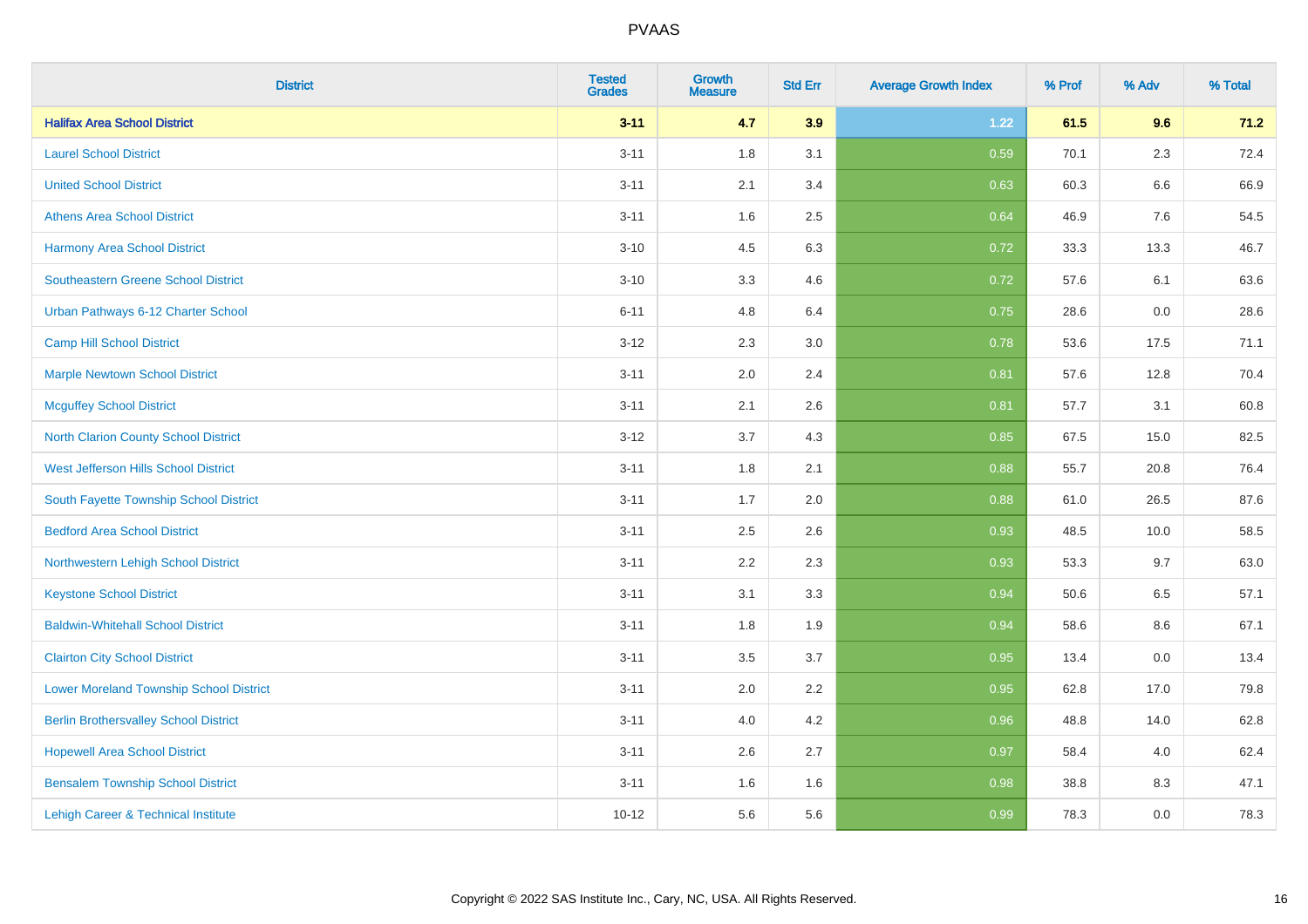| <b>District</b>                                | <b>Tested</b><br><b>Grades</b> | <b>Growth</b><br><b>Measure</b> | <b>Std Err</b> | <b>Average Growth Index</b> | % Prof | % Adv | % Total |
|------------------------------------------------|--------------------------------|---------------------------------|----------------|-----------------------------|--------|-------|---------|
| <b>Halifax Area School District</b>            | $3 - 11$                       | 4.7                             | 3.9            | 1.22                        | 61.5   | 9.6   | 71.2    |
| <b>Mastery Charter School - Pickett Campus</b> | $6 - 10$                       | 5.6                             | 5.7            | 1.00                        | 27.8   | 0.0   | 27.8    |
| <b>Tunkhannock Area School District</b>        | $3 - 11$                       | 2.3                             | 2.2            | 1.01                        | 44.9   | 9.6   | 54.6    |
| <b>Manheim Central School District</b>         | $3 - 11$                       | 2.1                             | 2.1            | 1.01                        | 53.2   | 11.6  | 64.8    |
| <b>Franklin Regional School District</b>       | $3 - 11$                       | 2.0                             | 1.9            | 1.02                        | 66.7   | 15.5  | 82.1    |
| <b>Williamsport Area School District</b>       | $3 - 11$                       | 1.9                             | 1.8            | 1.04                        | 44.1   | 12.8  | 56.9    |
| <b>General Mclane School District</b>          | $3 - 11$                       | 3.1                             | 2.9            | 1.07                        | 62.3   | 4.9   | 67.2    |
| Meyersdale Area School District                | $3 - 11$                       | 4.2                             | 4.0            | 1.07                        | 43.1   | 6.9   | 50.0    |
| Leechburg Area School District                 | $3 - 11$                       | 4.4                             | 4.0            | 1.09                        | 47.8   | 19.6  | 67.4    |
| Morrisville Borough School District            | $3 - 11$                       | 4.8                             | 4.3            | $1.10$                      | 30.2   | 2.3   | 32.6    |
| <b>Tidioute Community Charter School</b>       | $3 - 11$                       | 5.7                             | 5.1            | 1.11                        | 34.4   | 21.9  | 56.2    |
| <b>Esperanza Cyber Charter School</b>          | $3 - 11$                       | 7.1                             | 6.1            | 1.16                        | 9.1    | 0.0   | 9.1     |
| <b>Central Cambria School District</b>         | $3 - 11$                       | 3.0                             | 2.5            | 1.17                        | 56.2   | 9.7   | 66.0    |
| <b>Shanksville-Stonycreek School District</b>  | $3 - 10$                       | 7.0                             | 5.9            | 1.20                        | 64.7   | 17.6  | 82.4    |
| <b>Port Allegany School District</b>           | $3 - 11$                       | 4.4                             | 3.6            | 1.21                        | 28.1   | 9.4   | 37.5    |
| <b>Halifax Area School District</b>            | $3 - 11$                       | 4.7                             | 3.9            | 1.22                        | 61.5   | 9.6   | 71.2    |
| <b>Woodland Hills School District</b>          | $3 - 12$                       | 3.2                             | 2.6            | 1.22                        | 31.4   | 3.6   | 35.0    |
| <b>Line Mountain School District</b>           | $3 - 11$                       | 4.1                             | 3.2            | 1.27                        | 52.9   | 9.2   | 62.1    |
| <b>Donegal School District</b>                 | $3 - 12$                       | 3.1                             | 2.4            | 1.29                        | 60.6   | 9.1   | 69.7    |
| <b>Fairview School District</b>                | $3 - 11$                       | 3.4                             | 2.6            | 1.32                        | 57.2   | 17.6  | 74.8    |
| <b>Spring Cove School District</b>             | $3 - 11$                       | 3.4                             | 2.5            | 1.33                        | 47.8   | 12.7  | 60.4    |
| <b>Ligonier Valley School District</b>         | $3 - 11$                       | 4.2                             | 3.1            | 1.34                        | 59.1   | 10.3  | 69.5    |
| Mastery Charter School - Shoemaker Campus      | $7 - 10$                       | 4.1                             | 3.0            | 1.34                        | 20.9   | 3.3   | 24.2    |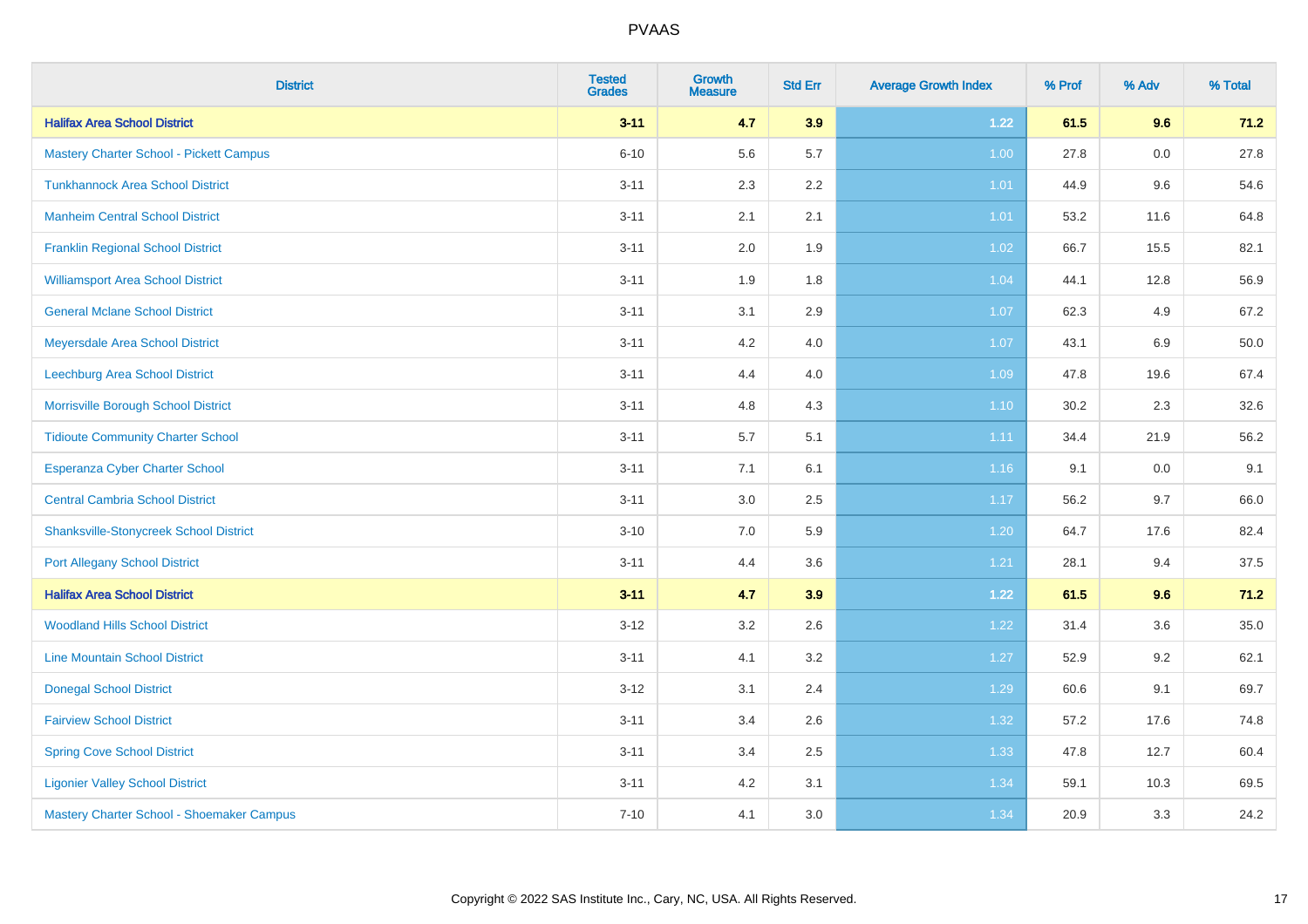| <b>District</b>                                    | <b>Tested</b><br><b>Grades</b> | <b>Growth</b><br><b>Measure</b> | <b>Std Err</b> | <b>Average Growth Index</b> | % Prof | % Adv | % Total |
|----------------------------------------------------|--------------------------------|---------------------------------|----------------|-----------------------------|--------|-------|---------|
| <b>Halifax Area School District</b>                | $3 - 11$                       | 4.7                             | 3.9            | 1.22                        | 61.5   | 9.6   | 71.2    |
| <b>Pottsgrove School District</b>                  | $3 - 11$                       | $2.8\,$                         | 2.0            | 1.35                        | 44.0   | 10.0  | 53.9    |
| <b>MaST Community Charter School II</b>            | $3 - 10$                       | 4.4                             | 3.2            | 1.37                        | 28.4   | 3.4   | 31.8    |
| <b>West York Area School District</b>              | $3 - 12$                       | 3.2                             | 2.3            | 1.38                        | 53.8   | 4.4   | 58.2    |
| Capital Area School for the Arts Charter School    | $9 - 11$                       | 5.8                             | 4.1            | 1.39                        | 59.3   | 18.6  | 78.0    |
| <b>KIPP Dubois Charter School</b>                  | $9 - 10$                       | 4.7                             | 3.3            | 1.40                        | 31.0   | 1.4   | 32.4    |
| <b>Lincoln Park Performing Arts Charter School</b> | $7 - 11$                       | 3.6                             | 2.5            | 1.42                        | 59.6   | 14.7  | 74.3    |
| <b>Methacton School District</b>                   | $3 - 11$                       | 2.5                             | 1.7            | 1.43                        | 62.5   | 16.4  | 79.0    |
| <b>Towanda Area School District</b>                | $3 - 11$                       | 4.0                             | 2.8            | 1.44                        | 39.4   | 6.6   | 46.0    |
| <b>Punxsutawney Area School District</b>           | $3 - 11$                       | 4.2                             | 2.9            | 1.45                        | 55.0   | 5.5   | 60.6    |
| <b>Everett Area School District</b>                | $3 - 11$                       | 5.0                             | 3.4            | 1.47                        | 60.5   | 1.3   | 61.8    |
| <b>New Brighton Area School District</b>           | $3 - 11$                       | 4.6                             | 3.1            | $1.47$                      | 60.9   | 5.8   | 66.7    |
| <b>Loyalsock Township School District</b>          | $3 - 12$                       | 4.2                             | 2.8            | 1.47                        | 54.3   | 2.1   | 56.4    |
| <b>Burrell School District</b>                     | $3 - 11$                       | 4.5                             | 3.1            | 1.48                        | 58.5   | 13.8  | 72.3    |
| <b>Warrior Run School District</b>                 | $3 - 11$                       | 4.6                             | 3.0            | 1.51                        | 40.9   | 8.1   | 49.0    |
| <b>Armstrong School District</b>                   | $3 - 11$                       | 2.6                             | 1.7            | 1.53                        | 51.5   | 6.1   | 57.6    |
| <b>South Butler County School District</b>         | $3 - 10$                       | 3.9                             | 2.5            | 1.54                        | 53.1   | 16.6  | 69.7    |
| <b>Pleasant Valley School District</b>             | $3 - 11$                       | 3.1                             | 2.0            | 1.57                        | 57.2   | 5.5   | 62.8    |
| <b>Hermitage School District</b>                   | $3 - 12$                       | $3.8\,$                         | 2.4            | 1.60                        | 57.5   | 9.3   | 66.8    |
| Esperanza Academy Charter School                   | $4 - 11$                       | 4.0                             | 2.5            | 1.61                        | 32.4   | 0.7   | 33.1    |
| Millersburg Area School District                   | $3 - 11$                       | 6.2                             | 3.8            | 1.63                        | 51.8   | 7.4   | 59.3    |
| <b>Conrad Weiser Area School District</b>          | $3 - 11$                       | 3.6                             | 2.2            | 1.63                        | 52.1   | 2.1   | 54.2    |
| Allegheny-Clarion Valley School District           | $3 - 10$                       | 7.8                             | 4.7            | 1.65                        | 53.3   | 3.3   | 56.7    |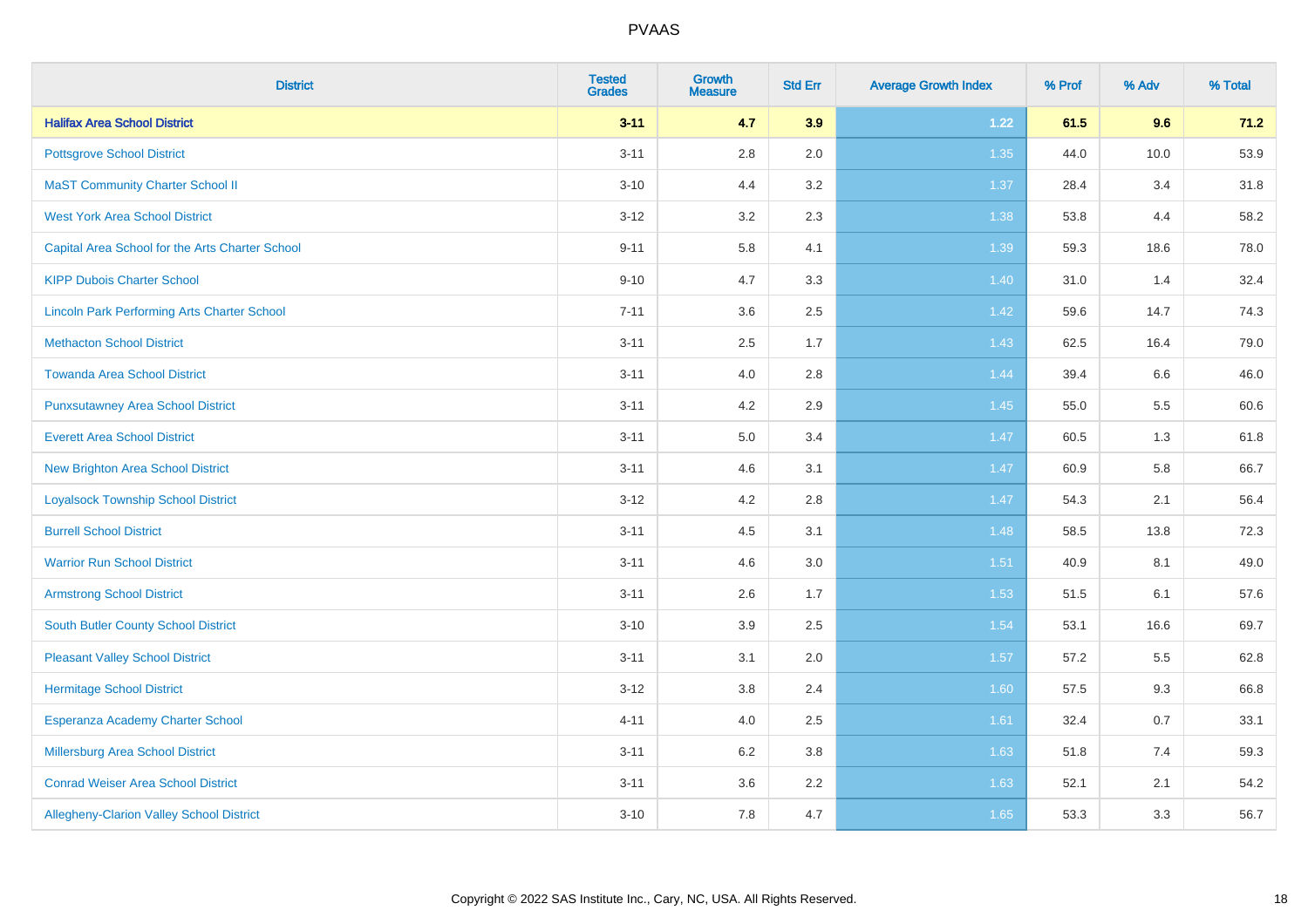| <b>District</b>                             | <b>Tested</b><br><b>Grades</b> | <b>Growth</b><br><b>Measure</b> | <b>Std Err</b> | <b>Average Growth Index</b> | % Prof | % Adv | % Total |
|---------------------------------------------|--------------------------------|---------------------------------|----------------|-----------------------------|--------|-------|---------|
| <b>Halifax Area School District</b>         | $3 - 11$                       | 4.7                             | 3.9            | 1.22                        | 61.5   | 9.6   | 71.2    |
| <b>Central Bucks School District</b>        | $3 - 11$                       | 1.6                             | 0.9            | 1.66                        | 63.0   | 16.8  | 79.8    |
| <b>Oswayo Valley School District</b>        | $3 - 12$                       | 8.5                             | 5.0            | 1.68                        | 50.0   | 16.7  | 66.7    |
| <b>Reach Cyber Charter School</b>           | $3 - 11$                       | 8.1                             | 4.7            | 1.72                        | 42.4   | 4.6   | 47.0    |
| Northgate School District                   | $3 - 11$                       | 6.3                             | 3.6            | 1.73                        | 53.3   | 16.7  | 70.0    |
| <b>Bentworth School District</b>            | $3 - 11$                       | 5.7                             | 3.2            | 1.75                        | 44.2   | 19.5  | 63.6    |
| <b>Salisbury Township School District</b>   | $3 - 11$                       | 6.3                             | 3.6            | 1.77                        | 46.2   | 6.6   | 52.8    |
| <b>York Academy Regional Charter School</b> | $3 - 11$                       | 9.0                             | 5.0            | 1.79                        | 55.2   | 0.0   | 55.2    |
| <b>Sto-Rox School District</b>              | $3 - 10$                       | 6.6                             | 3.7            | 1.80                        | 13.4   | 0.0   | 13.4    |
| <b>Laurel Highlands School District</b>     | $3 - 11$                       | 4.3                             | 2.4            | 1.81                        | 44.9   | 9.6   | 54.5    |
| <b>Hanover Public School District</b>       | $3 - 11$                       | 5.2                             | 2.8            | 1.83                        | 52.2   | 14.4  | 66.7    |
| <b>Blacklick Valley School District</b>     | $3 - 11$                       | 8.0                             | 4.3            | 1.85                        | 34.1   | 0.0   | 34.1    |
| <b>Monessen City School District</b>        | $3 - 10$                       | 8.3                             | 4.5            | 1.85                        | 42.9   | 2.9   | 45.7    |
| <b>Uniontown Area School District</b>       | $3 - 11$                       | $6.0\,$                         | 3.2            | 1.87                        | 62.4   | 5.9   | 68.2    |
| <b>Sharon City School District</b>          | $3 - 11$                       | 4.9                             | 2.6            | 1.87                        | 48.2   | 5.3   | 53.4    |
| <b>Steel Valley School District</b>         | $3 - 11$                       | 6.5                             | 3.4            | 1.89                        | 50.7   | 5.6   | 56.3    |
| <b>Western Wayne School District</b>        | $3 - 11$                       | 5.6                             | 2.9            | 1.93                        | 41.3   | 17.4  | 58.7    |
| <b>Pottsville Area School District</b>      | $3 - 12$                       | 4.4                             | 2.3            | 1.94                        | 44.8   | 5.4   | 50.2    |
| <b>Beaver Area School District</b>          | $3 - 10$                       | 4.7                             | 2.4            | 1.94                        | 57.4   | 16.8  | 74.2    |
| <b>West Allegheny School District</b>       | $3 - 12$                       | 4.0                             | 2.1            | 1.96                        | 63.1   | 15.7  | 78.8    |
| <b>Central Valley School District</b>       | $3 - 10$                       | 4.8                             | 2.4            | 1.98                        | 56.9   | 9.0   | 65.9    |
| Altoona Area School District                | $3 - 12$                       | 3.3                             | 1.6            | 1.99                        | 47.7   | 8.2   | 55.9    |
| <b>Blackhawk School District</b>            | $3 - 11$                       | 4.7                             | 2.3            | 2.01                        | 55.8   | 8.8   | 64.6    |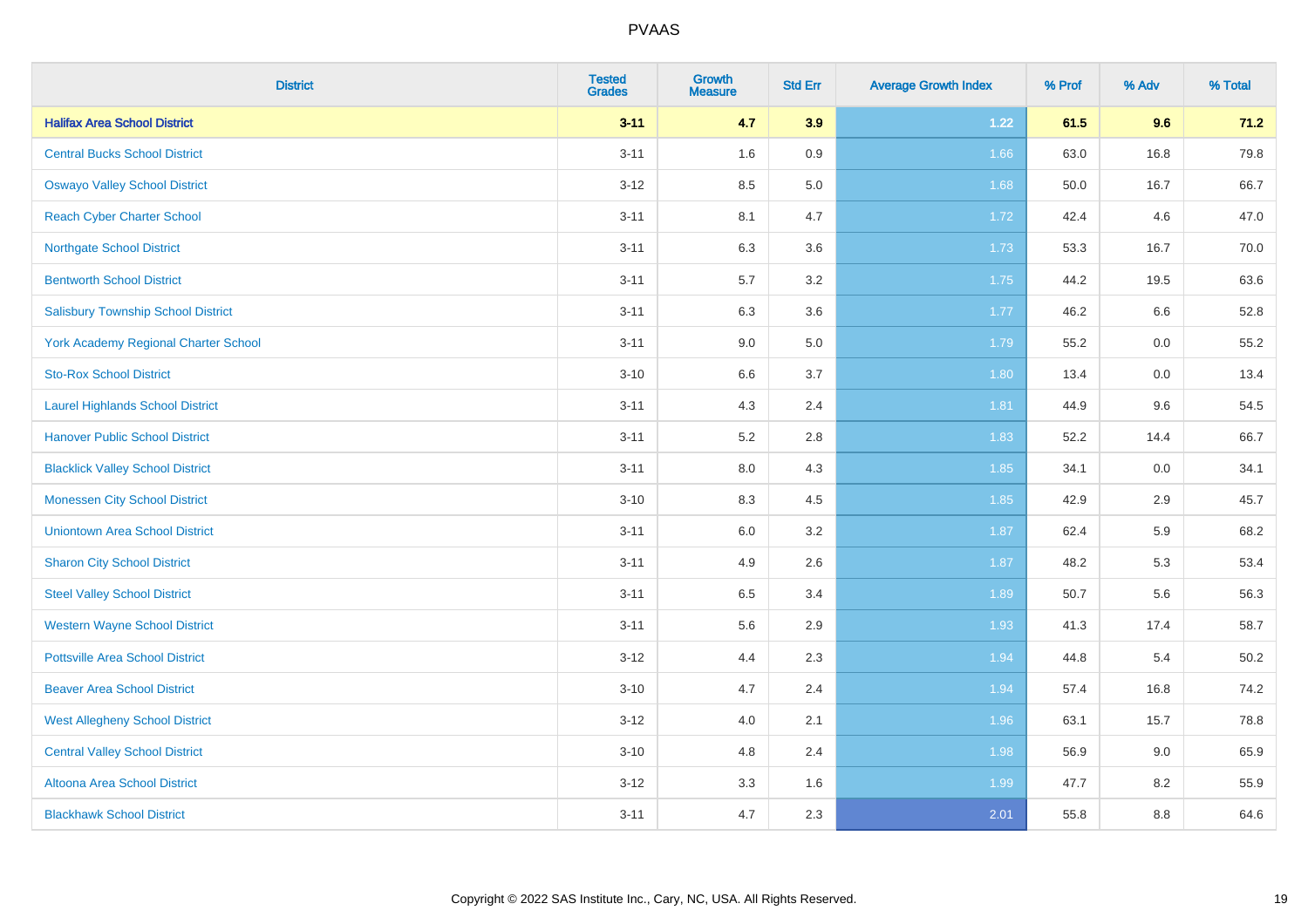| <b>District</b>                                        | <b>Tested</b><br><b>Grades</b> | <b>Growth</b><br><b>Measure</b> | <b>Std Err</b> | <b>Average Growth Index</b> | % Prof | % Adv | % Total |
|--------------------------------------------------------|--------------------------------|---------------------------------|----------------|-----------------------------|--------|-------|---------|
| <b>Halifax Area School District</b>                    | $3 - 11$                       | 4.7                             | 3.9            | 1.22                        | 61.5   | 9.6   | 71.2    |
| <b>Chester Charter Scholars Academy Charter School</b> | $3 - 12$                       | 8.4                             | 4.1            | 2.03                        | 23.4   | 0.0   | 23.4    |
| Dr Robert Ketterer Charter School Inc                  | $6 - 12$                       | 10.1                            | 5.0            | 2.04                        | 14.9   | 0.4   | 15.3    |
| <b>Millcreek Township School District</b>              | $3 - 11$                       | 3.1                             | 1.5            | 2.06                        | 55.6   | 14.2  | 69.7    |
| <b>Coudersport Area School District</b>                | $3 - 11$                       | 7.7                             | 3.7            | 2.06                        | 55.7   | 8.2   | 63.9    |
| <b>Keystone Oaks School District</b>                   | $3 - 11$                       | 5.5                             | 2.6            | 2.07                        | 53.2   | 12.1  | 65.4    |
| <b>South Western School District</b>                   | $3 - 12$                       | 3.9                             | 1.9            | 2.08                        | 60.2   | 8.1   | 68.3    |
| <b>Grove City Area School District</b>                 | $3 - 12$                       | 5.1                             | 2.4            | 2.09                        | 36.4   | 16.5  | 52.8    |
| <b>Eastern Lancaster County School District</b>        | $3 - 12$                       | 4.5                             | 2.2            | 2.09                        | 46.3   | 11.4  | 57.6    |
| <b>Muhlenberg School District</b>                      | $3 - 10$                       | 4.0                             | 1.9            | 2.10                        | 34.2   | 2.6   | 36.8    |
| Community Academy Of Philadelphia Charter School       | $3 - 11$                       | 5.8                             | 2.7            | 2.12                        | 26.7   | 0.9   | 27.6    |
| Pennsylvania Leadership Charter School                 | $3 - 11$                       | 4.6                             | 2.2            | 2.13                        | 55.4   | 11.2  | 66.7    |
| <b>Allegheny Valley School District</b>                | $3 - 11$                       | 8.5                             | 3.9            | 2.17                        | 53.1   | 12.2  | 65.3    |
| <b>Carlynton School District</b>                       | $3 - 11$                       | 7.3                             | 3.3            | 2.22                        | 41.0   | 10.5  | 51.6    |
| Pennsylvania Distance Learning Charter School          | $3 - 12$                       | 9.3                             | 4.2            | 2.22                        | 42.2   | 3.1   | 45.3    |
| Lincoln Leadership Academy Charter School              | $3 - 12$                       | 14.2                            | 6.4            | 2.22                        | 23.5   | 0.0   | 23.5    |
| <b>Carbondale Area School District</b>                 | $3 - 10$                       | 7.4                             | 3.3            | 2.25                        | 56.6   | 2.6   | 59.2    |
| <b>Agora Cyber Charter School</b>                      | $3 - 11$                       | 5.8                             | 2.6            | 2.28                        | 42.8   | 6.6   | 49.4    |
| <b>Wilson Area School District</b>                     | $3 - 11$                       | 6.0                             | 2.6            | 2.30                        | 48.7   | 8.5   | 57.2    |
| <b>Brookville Area School District</b>                 | $3 - 11$                       | 6.9                             | 3.0            | 2.30                        | 55.2   | 15.6  | 70.8    |
| <b>Richland School District</b>                        | $3 - 11$                       | 6.7                             | 2.9            | 2.33                        | 62.2   | 19.2  | 81.4    |
| <b>Collegium Charter School</b>                        | $3 - 10$                       | 5.9                             | 2.5            | 2.33                        | 38.1   | 7.9   | 46.0    |
| <b>Governor Mifflin School District</b>                | $3 - 11$                       | 4.1                             | 1.8            | 2.33                        | 42.5   | 7.2   | 49.7    |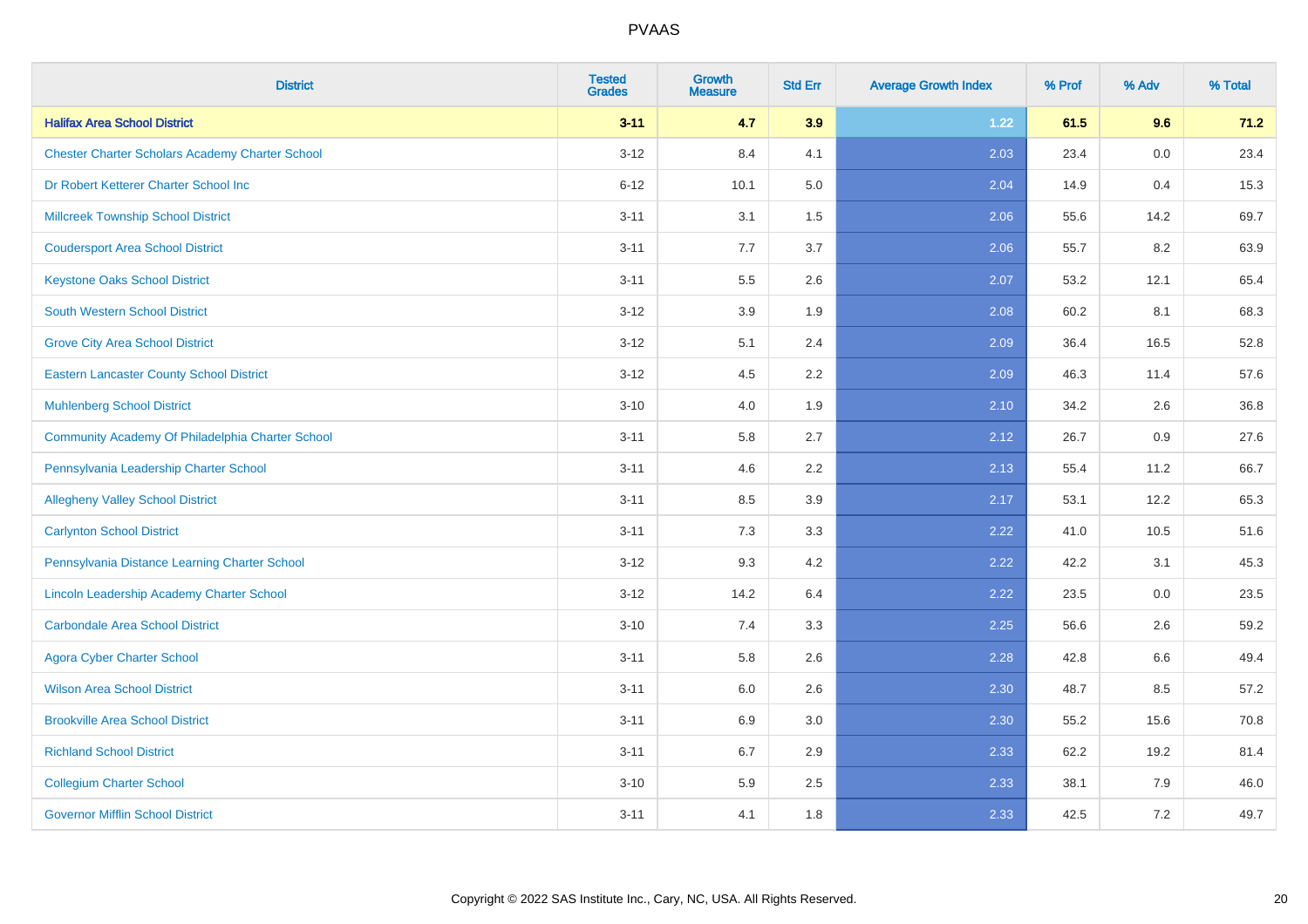| <b>District</b>                             | <b>Tested</b><br><b>Grades</b> | <b>Growth</b><br><b>Measure</b> | <b>Std Err</b> | <b>Average Growth Index</b> | % Prof | % Adv | % Total |
|---------------------------------------------|--------------------------------|---------------------------------|----------------|-----------------------------|--------|-------|---------|
| <b>Halifax Area School District</b>         | $3 - 11$                       | 4.7                             | 3.9            | 1.22                        | 61.5   | 9.6   | 71.2    |
| <b>Franklin Area School District</b>        | $3 - 11$                       | 6.6                             | 2.8            | 2.34                        | 48.2   | 4.5   | 52.7    |
| <b>Hampton Township School District</b>     | $3 - 11$                       | 5.1                             | 2.2            | 2.35                        | 54.0   | 28.2  | 82.2    |
| <b>New Foundations Charter School</b>       | $3 - 11$                       | 5.4                             | 2.2            | 2.41                        | 47.2   | 2.5   | 49.8    |
| People For People Charter School            | $3 - 12$                       | 13.3                            | 5.5            | 2.43                        | 13.5   | 0.0   | 13.5    |
| <b>Wattsburg Area School District</b>       | $3 - 11$                       | 6.5                             | 2.7            | 2.43                        | 42.7   | 7.6   | 50.3    |
| <b>Belle Vernon Area School District</b>    | $3 - 11$                       | 6.5                             | 2.6            | 2.44                        | 55.6   | 11.1  | 66.7    |
| <b>Belmont Charter School</b>               | $3 - 10$                       | 16.0                            | 6.5            | 2.45                        | 64.3   | 0.0   | 64.3    |
| <b>Bethlehem-Center School District</b>     | $3 - 10$                       | 8.1                             | 3.3            | 2.46                        | 35.1   | 1.4   | 36.5    |
| <b>Wilmington Area School District</b>      | $3 - 11$                       | 7.5                             | 3.0            | 2.48                        | 55.1   | 5.1   | 60.2    |
| <b>Shenandoah Valley School District</b>    | $3 - 11$                       | 9.7                             | 3.9            | 2.49                        | 28.3   | 5.0   | 33.3    |
| 21st Century Cyber Charter School           | $6 - 12$                       | 5.7                             | 2.3            | 2.50                        | 56.7   | 8.3   | 65.0    |
| Northampton Area School District            | $3 - 11$                       | 4.0                             | 1.6            | 2.51                        | 52.3   | 10.8  | 63.1    |
| <b>Clarion Area School District</b>         | $3 - 11$                       | 10.3                            | 4.1            | 2.51                        | 45.4   | 14.6  | 60.0    |
| Renaissance Academy Charter School          | $3 - 11$                       | 8.3                             | 3.3            | 2.54                        | 45.6   | 22.8  | 68.4    |
| New Hope-Solebury School District           | $3 - 11$                       | $7.5\,$                         | 2.9            | 2.57                        | 68.2   | 22.7  | 90.9    |
| <b>Penncrest School District</b>            | $3 - 11$                       | 5.7                             | 2.2            | 2.57                        | 47.2   | 7.1   | 54.3    |
| <b>Kennett Consolidated School District</b> | $3 - 11$                       | 4.8                             | 1.8            | 2.61                        | 52.5   | 10.7  | 63.2    |
| <b>Wyalusing Area School District</b>       | $3 - 12$                       | $8.8\,$                         | 3.3            | 2.68                        | 54.6   | 11.7  | 66.2    |
| <b>Spring Grove Area School District</b>    | $3 - 11$                       | 5.6                             | 2.1            | 2.68                        | 55.1   | 15.0  | 70.1    |
| <b>Multicultural Academy Charter School</b> | $9 - 11$                       | 9.5                             | 3.5            | 2.69                        | 22.0   | 0.0   | 22.0    |
| <b>Homer-Center School District</b>         | $3 - 11$                       | 9.7                             | 3.6            | 2.70                        | 45.1   | 17.2  | 62.3    |
| <b>Mars Area School District</b>            | $3 - 10$                       | 5.7                             | 2.1            | 2.75                        | 57.9   | 18.2  | 76.1    |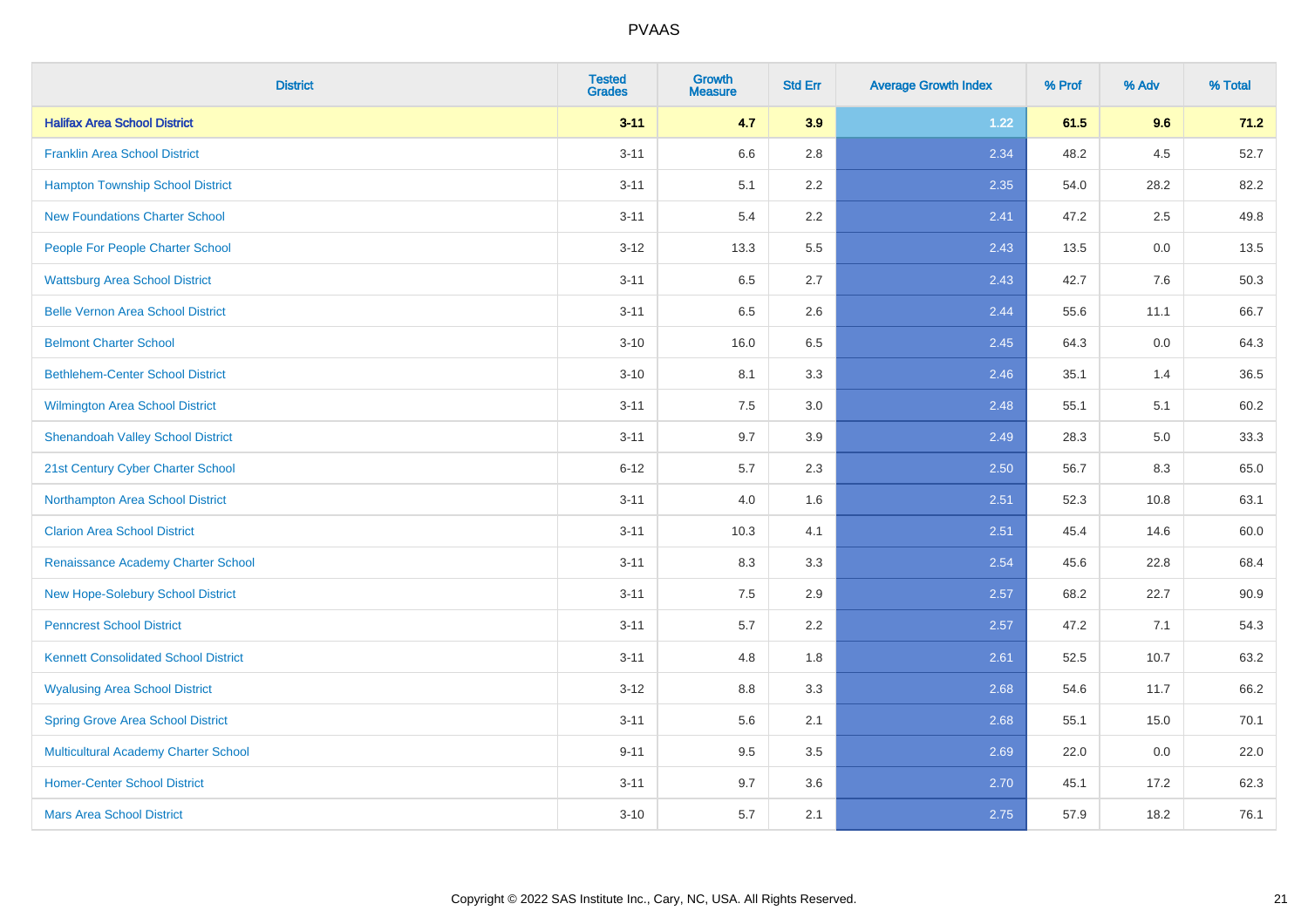| <b>District</b>                                | <b>Tested</b><br><b>Grades</b> | <b>Growth</b><br><b>Measure</b> | <b>Std Err</b> | <b>Average Growth Index</b> | % Prof | % Adv | % Total |
|------------------------------------------------|--------------------------------|---------------------------------|----------------|-----------------------------|--------|-------|---------|
| <b>Halifax Area School District</b>            | $3 - 11$                       | 4.7                             | 3.9            | 1.22                        | 61.5   | 9.6   | 71.2    |
| <b>Warwick School District</b>                 | $3 - 11$                       | 5.2                             | 1.9            | 2.76                        | 46.4   | 17.0  | 63.3    |
| <b>Peters Township School District</b>         | $3 - 11$                       | 5.0                             | 1.8            | 2.76                        | 59.8   | 26.1  | 85.9    |
| Lehigh Valley Charter High School For The Arts | $9 - 10$                       | $7.3$                           | 2.6            | 2.82                        | 62.3   | 18.2  | 80.5    |
| <b>Jenkintown School District</b>              | $3 - 11$                       | 12.5                            | 4.4            | 2.84                        | 54.6   | 29.6  | 84.1    |
| <b>Hempfield Area School District</b>          | $3 - 12$                       | 4.6                             | 1.6            | 2.86                        | 53.5   | 20.1  | 73.6    |
| Daniel Boone Area School District              | $3 - 12$                       | 5.7                             | 2.0            | 2.88                        | 51.0   | 11.5  | 62.6    |
| <b>Stroudsburg Area School District</b>        | $3 - 11$                       | 5.5                             | 1.9            | 2.88                        | 48.1   | 4.2   | 52.3    |
| <b>Hollidaysburg Area School District</b>      | $3 - 11$                       | 6.0                             | 2.1            | 2.88                        | 57.1   | 12.3  | 69.4    |
| <b>Dover Area School District</b>              | $3 - 12$                       | 6.0                             | 2.1            | 2.94                        | 52.2   | 6.0   | 58.2    |
| Palmyra Area School District                   | $3 - 11$                       | 5.6                             | 1.9            | 2.96                        | 56.4   | 15.6  | 72.0    |
| <b>Montgomery Area School District</b>         | $3 - 11$                       | 10.7                            | 3.6            | 2.96                        | 48.7   | 12.4  | 61.1    |
| <b>Neshaminy School District</b>               | $3 - 11$                       | 4.0                             | 1.3            | 3.02                        | 58.7   | 9.5   | 68.2    |
| <b>Northeastern York School District</b>       | $3 - 11$                       | 5.9                             | 2.0            | 3.03                        | 51.1   | 16.6  | 67.6    |
| Saint Marys Area School District               | $3 - 11$                       | 7.8                             | 2.6            | 3.04                        | 57.0   | 8.2   | 65.2    |
| <b>Northern Cambria School District</b>        | $3 - 11$                       | 10.0                            | 3.3            | 3.04                        | 47.4   | 5.1   | 52.6    |
| <b>Cranberry Area School District</b>          | $3 - 12$                       | 9.2                             | 3.0            | 3.04                        | 47.5   | 10.2  | 57.6    |
| <b>Connellsville Area School District</b>      | $3 - 11$                       | 6.1                             | 2.0            | 3.05                        | 45.4   | 7.8   | 53.2    |
| <b>Ephrata Area School District</b>            | $3 - 11$                       | 5.6                             | 1.8            | 3.12                        | 54.7   | 9.5   | 64.2    |
| <b>Avon Grove Charter School</b>               | $3 - 11$                       | 9.0                             | 2.9            | 3.13                        | 58.8   | 16.7  | 75.5    |
| <b>Bethel Park School District</b>             | $3 - 11$                       | 5.6                             | 1.8            | 3.18                        | 65.3   | 18.6  | 83.9    |
| Jamestown Area School District                 | $3 - 11$                       | 13.5                            | 4.2            | 3.19                        | 64.4   | 13.3  | 77.8    |
| <b>Sayre Area School District</b>              | $3 - 11$                       | 11.2                            | 3.5            | 3.20                        | 52.2   | 7.5   | 59.7    |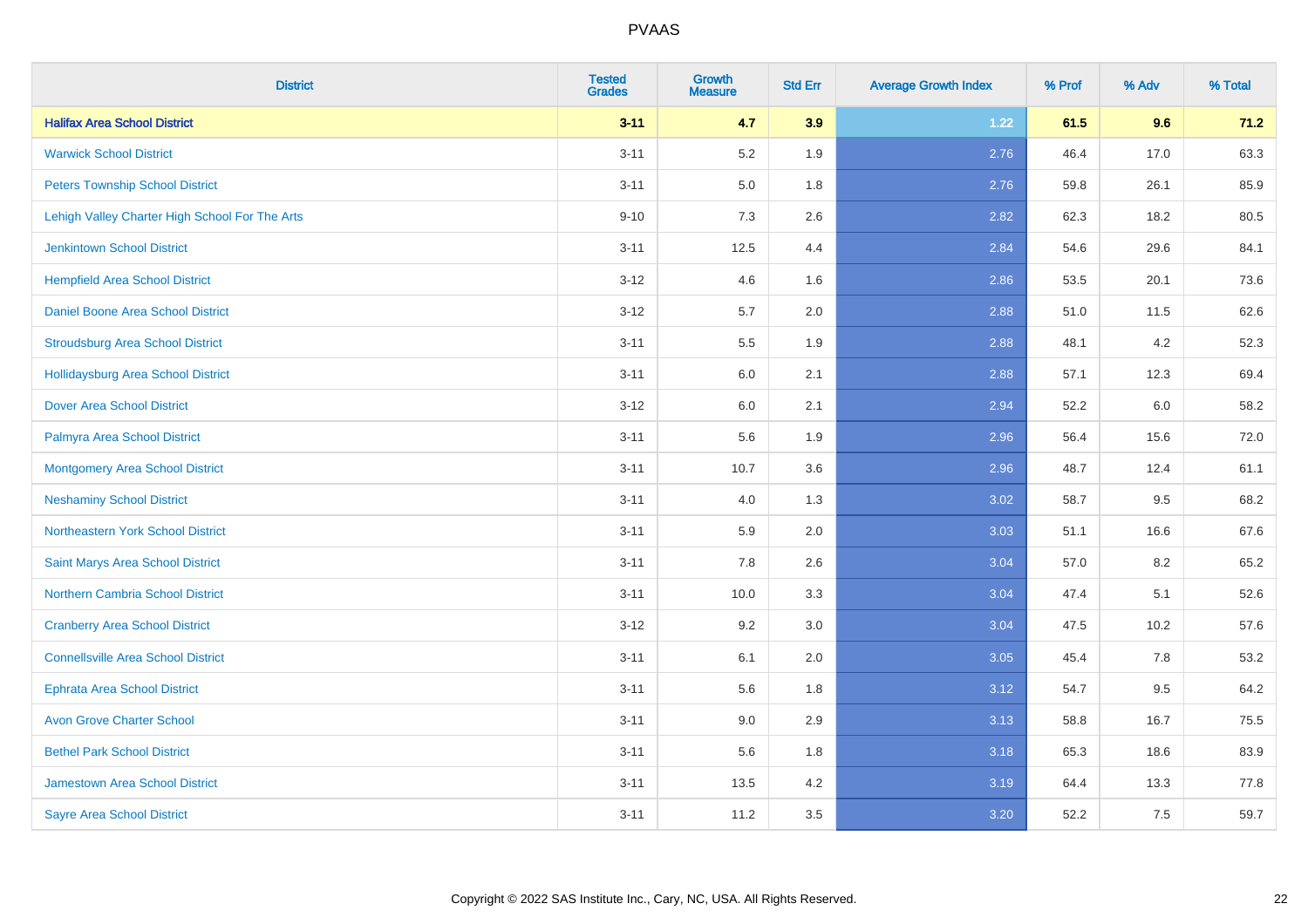| <b>District</b>                                | <b>Tested</b><br><b>Grades</b> | <b>Growth</b><br><b>Measure</b> | <b>Std Err</b> | <b>Average Growth Index</b> | % Prof | % Adv | % Total |
|------------------------------------------------|--------------------------------|---------------------------------|----------------|-----------------------------|--------|-------|---------|
| <b>Halifax Area School District</b>            | $3 - 11$                       | 4.7                             | 3.9            | 1.22                        | 61.5   | 9.6   | 71.2    |
| <b>Wayne Highlands School District</b>         | $3 - 11$                       | 7.8                             | 2.4            | 3.23                        | 52.3   | 13.1  | 65.4    |
| <b>Tech Freire Charter School</b>              | $9 - 11$                       | 9.3                             | 2.9            | 3.26                        | 18.0   | 1.1   | 19.1    |
| <b>East Penn School District</b>               | $3 - 11$                       | 4.1                             | 1.3            | 3.27                        | 55.8   | 11.5  | 67.3    |
| Mechanicsburg Area School District             | $3 - 11$                       | 5.9                             | 1.8            | 3.29                        | 57.2   | 13.7  | 70.9    |
| <b>Central Dauphin School District</b>         | $3 - 11$                       | 4.4                             | 1.3            | 3.32                        | 53.3   | 7.4   | 60.7    |
| <b>Mastery Charter School - Hardy Williams</b> | $3 - 11$                       | 11.4                            | 3.4            | 3.33                        | 44.3   | 5.7   | 50.0    |
| Pennsylvania Virtual Charter School            | $3 - 11$                       | 11.8                            | 3.5            | 3.37                        | 56.5   | 11.1  | 67.6    |
| <b>School Lane Charter School</b>              | $3 - 11$                       | 12.4                            | 3.6            | 3.43                        | 59.1   | 9.8   | 68.9    |
| <b>Whitehall-Coplay School District</b>        | $3 - 11$                       | 6.1                             | 1.8            | 3.45                        | 49.3   | 7.4   | 56.6    |
| Ambridge Area School District                  | $3 - 12$                       | 9.1                             | 2.6            | 3.46                        | 50.4   | 10.7  | 61.1    |
| Pen Argyl Area School District                 | $3 - 12$                       | 9.2                             | 2.7            | 3.46                        | 50.0   | 12.6  | 62.6    |
| Selinsgrove Area School District               | $3 - 12$                       | 8.3                             | 2.3            | 3.54                        | 56.8   | 10.0  | 66.8    |
| <b>West Shore School District</b>              | $3 - 12$                       | 5.0                             | 1.4            | 3.59                        | 54.2   | 9.4   | 63.6    |
| <b>Hamburg Area School District</b>            | $3 - 11$                       | 8.9                             | 2.5            | 3.63                        | 43.5   | 8.2   | 51.7    |
| <b>Eastern York School District</b>            | $3 - 11$                       | 9.6                             | 2.6            | 3.71                        | 56.3   | 12.6  | 68.9    |
| <b>Mckeesport Area School District</b>         | $3 - 12$                       | 9.0                             | 2.4            | 3.72                        | 31.0   | 4.5   | 35.5    |
| <b>Midd-West School District</b>               | $3 - 11$                       | 10.3                            | 2.7            | 3.80                        | 58.0   | 13.4  | 71.4    |
| <b>Octorara Area School District</b>           | $3 - 11$                       | 9.1                             | 2.4            | 3.82                        | 52.1   | 8.5   | 60.6    |
| <b>Eastern Lebanon County School District</b>  | $3 - 11$                       | 8.6                             | 2.2            | 3.84                        | 48.8   | 11.4  | 60.3    |
| <b>Allentown City School District</b>          | $3 - 12$                       | 5.3                             | 1.4            | 3.88                        | 25.3   | 2.7   | 28.0    |
| <b>Freeport Area School District</b>           | $3 - 10$                       | 9.7                             | 2.5            | 3.91                        | 57.5   | 17.8  | 75.3    |
| <b>Lake-Lehman School District</b>             | $3 - 11$                       | 10.8                            | 2.7            | 3.93                        | 55.3   | 7.9   | 63.2    |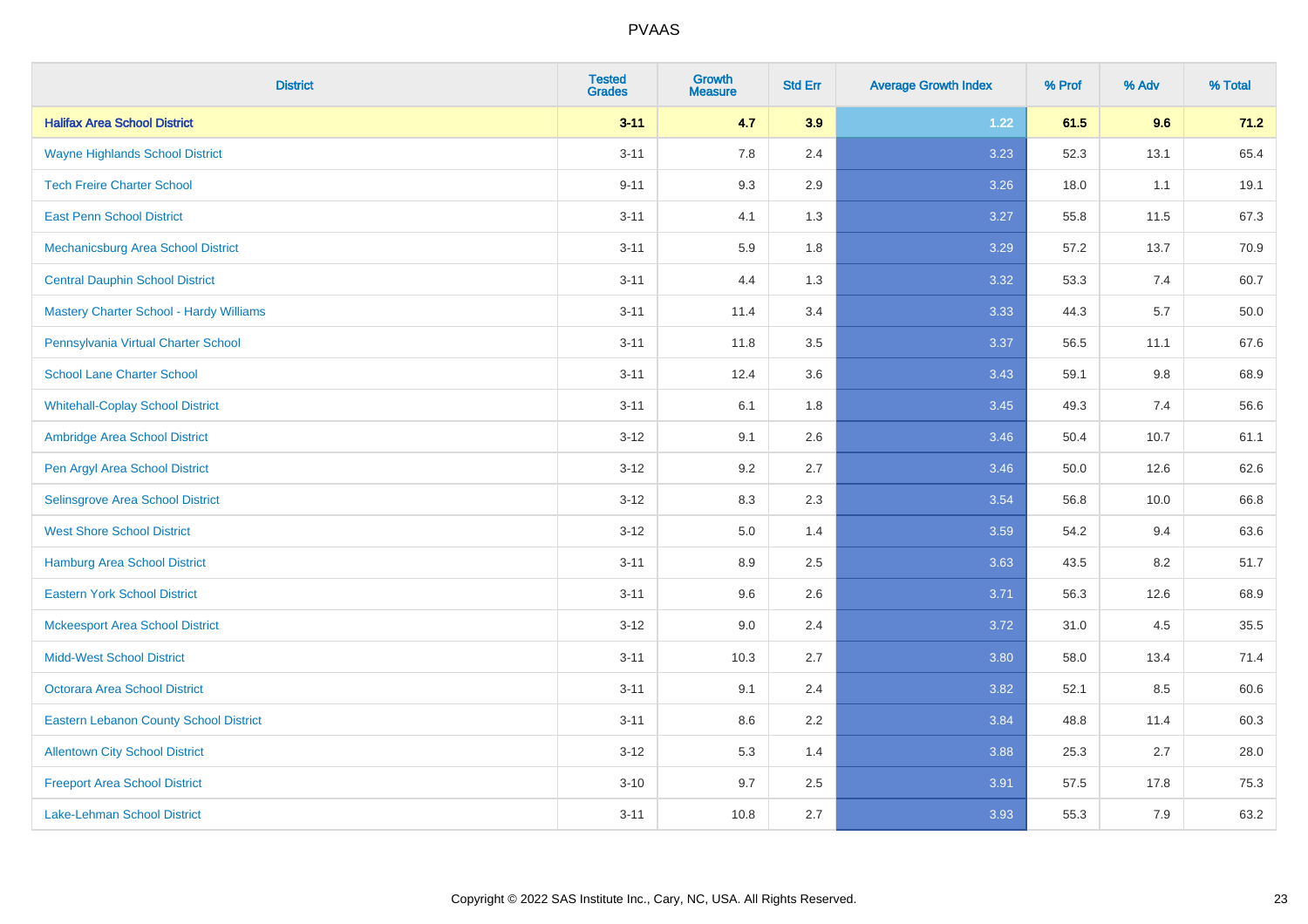| <b>District</b>                                    | <b>Tested</b><br><b>Grades</b> | <b>Growth</b><br><b>Measure</b> | <b>Std Err</b> | <b>Average Growth Index</b> | % Prof | % Adv   | % Total |
|----------------------------------------------------|--------------------------------|---------------------------------|----------------|-----------------------------|--------|---------|---------|
| <b>Halifax Area School District</b>                | $3 - 11$                       | 4.7                             | 3.9            | 1.22                        | 61.5   | 9.6     | 71.2    |
| <b>William Penn School District</b>                | $3 - 12$                       | 8.3                             | 2.1            | 3.99                        | 35.6   | $3.0\,$ | 38.7    |
| <b>Greater Nanticoke Area School District</b>      | $3 - 12$                       | 11.2                            | 2.8            | 4.01                        | 38.0   | 12.4    | 50.4    |
| <b>Greenwood School District</b>                   | $3 - 11$                       | 15.9                            | 3.9            | 4.11                        | 50.0   | 25.0    | 75.0    |
| <b>Montoursville Area School District</b>          | $3 - 12$                       | 10.8                            | 2.5            | 4.24                        | 44.6   | 20.1    | 64.8    |
| <b>Moon Area School District</b>                   | $3 - 11$                       | 8.2                             | 1.9            | 4.25                        | 58.7   | 18.5    | 77.2    |
| <b>Centennial School District</b>                  | $3 - 10$                       | 7.1                             | 1.7            | 4.29                        | 50.1   | 8.7     | 58.9    |
| <b>Parkland School District</b>                    | $3 - 11$                       | 5.3                             | 1.2            | 4.30                        | 58.0   | 22.3    | 80.4    |
| <b>Iroquois School District</b>                    | $3 - 11$                       | 13.1                            | 3.0            | 4.35                        | 48.2   | 7.8     | 56.0    |
| <b>Spring-Ford Area School District</b>            | $3 - 11$                       | 6.0                             | 1.3            | 4.46                        | 60.8   | 16.5    | 77.4    |
| Northern Bedford County School District            | $3 - 11$                       | 16.5                            | 3.6            | 4.58                        | 51.7   | 20.0    | 71.7    |
| <b>Littlestown Area School District</b>            | $3 - 11$                       | 11.4                            | 2.5            | 4.62                        | 55.2   | 10.4    | 65.6    |
| Pocono Mountain School District                    | $3 - 12$                       | $6.8\,$                         | 1.5            | 4.62                        | 45.8   | 5.0     | 50.7    |
| <b>Upper Darby School District</b>                 | $3 - 12$                       | 6.9                             | 1.5            | 4.62                        | 45.0   | 6.7     | 51.7    |
| <b>Conestoga Valley School District</b>            | $3 - 11$                       | 8.7                             | 1.8            | 4.69                        | 60.3   | 13.5    | 73.8    |
| <b>Derry Area School District</b>                  | $3 - 11$                       | 13.2                            | 2.8            | 4.69                        | 60.0   | 12.5    | 72.5    |
| <b>Fort Leboeuf School District</b>                | $3 - 11$                       | 11.7                            | 2.5            | 4.73                        | 48.5   | 21.1    | 69.6    |
| Penns Valley Area School District                  | $3 - 12$                       | 14.0                            | 2.9            | 4.80                        | 41.9   | 23.1    | 65.0    |
| Shippensburg Area School District                  | $3 - 11$                       | 9.3                             | 1.9            | 4.84                        | 53.1   | 10.2    | 63.3    |
| <b>Commonwealth Charter Academy Charter School</b> | $3 - 10$                       | 9.1                             | 1.9            | 4.90                        | 47.2   | 9.1     | 56.3    |
| <b>York Suburban School District</b>               | $3 - 11$                       | 10.1                            | 2.1            | 4.91                        | 53.5   | 27.8    | 81.3    |
| <b>West Perry School District</b>                  | $3 - 11$                       | 12.5                            | 2.5            | 4.99                        | 56.6   | 8.4     | 65.0    |
| <b>Cornwall-Lebanon School District</b>            | $3 - 11$                       | 8.3                             | 1.6            | 5.08                        | 47.2   | 8.4     | 55.6    |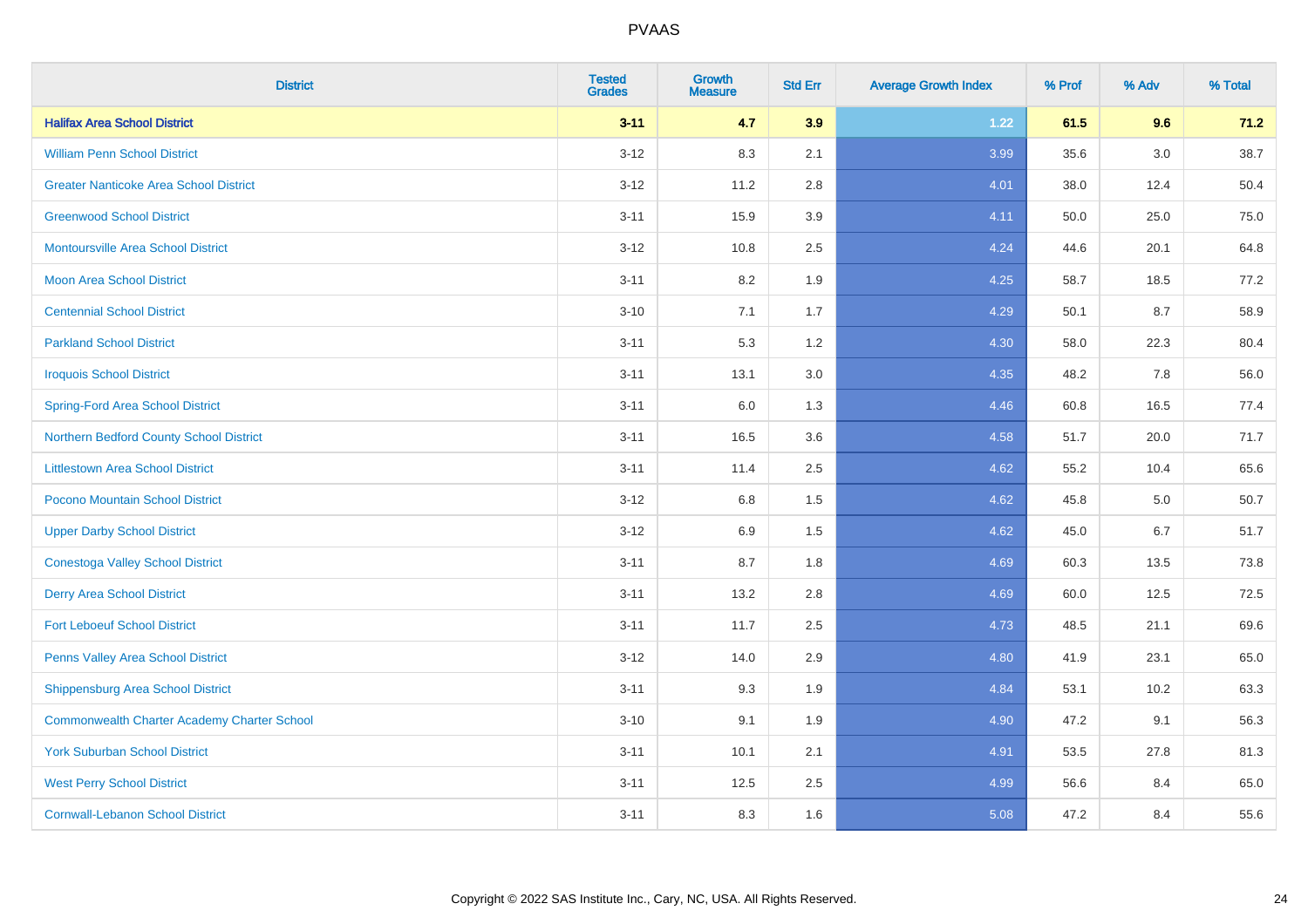| <b>District</b>                               | <b>Tested</b><br><b>Grades</b> | <b>Growth</b><br><b>Measure</b> | <b>Std Err</b> | <b>Average Growth Index</b> | % Prof | % Adv | % Total |
|-----------------------------------------------|--------------------------------|---------------------------------|----------------|-----------------------------|--------|-------|---------|
| <b>Halifax Area School District</b>           | $3 - 11$                       | 4.7                             | 3.9            | 1.22                        | 61.5   | 9.6   | 71.2    |
| <b>City CHS</b>                               | $10 - 11$                      | 13.6                            | 2.7            | 5.12                        | 45.8   | 3.0   | 48.8    |
| <b>Cocalico School District</b>               | $3 - 11$                       | 10.6                            | 2.0            | 5.18                        | 50.8   | 14.1  | 64.8    |
| <b>Haverford Township School District</b>     | $3 - 11$                       | $8.0\,$                         | 1.5            | 5.27                        | 53.0   | 25.5  | 78.6    |
| Fox Chapel Area School District               | $3 - 11$                       | 9.8                             | 1.8            | 5.36                        | 56.6   | 28.6  | 85.2    |
| <b>Mifflin County School District</b>         | $3 - 11$                       | 9.1                             | 1.7            | 5.49                        | 47.1   | 6.7   | 53.8    |
| <b>Unionville-Chadds Ford School District</b> | $3 - 11$                       | 17.1                            | 3.1            | 5.51                        | 68.1   | 13.2  | 81.3    |
| <b>Fleetwood Area School District</b>         | $3 - 10$                       | 12.2                            | 2.2            | 5.68                        | 53.5   | 11.6  | 65.2    |
| <b>Mountain View School District</b>          | $3 - 11$                       | 20.9                            | 3.5            | 5.91                        | 57.8   | 20.3  | 78.1    |
| <b>Wilson School District</b>                 | $3 - 12$                       | 8.8                             | 1.5            | 5.96                        | 52.6   | 14.6  | 67.2    |
| <b>Saucon Valley School District</b>          | $3 - 11$                       | 14.7                            | 2.5            | 5.98                        | 48.7   | 20.2  | 69.0    |
| <b>Ridley School District</b>                 | $3 - 12$                       | 10.0                            | 1.6            | 6.10                        | 45.6   | 8.2   | 53.8    |
| <b>Avon Grove School District</b>             | $3 - 10$                       | 10.0                            | 1.6            | 6.26                        | 56.3   | 18.6  | 74.9    |
| <b>Abington Heights School District</b>       | $3 - 11$                       | 13.5                            | 2.2            | 6.27                        | 58.3   | 16.2  | 74.5    |
| <b>Pine-Richland School District</b>          | $3 - 11$                       | 11.5                            | 1.8            | 6.31                        | 60.6   | 24.4  | 85.0    |
| <b>Deer Lakes School District</b>             | $3 - 11$                       | 17.0                            | 2.7            | 6.32                        | 61.5   | 16.4  | 77.9    |
| <b>Derry Township School District</b>         | $3 - 10$                       | 12.8                            | 2.0            | 6.39                        | 54.8   | 25.8  | 80.6    |
| <b>Garnet Valley School District</b>          | $3 - 10$                       | 10.9                            | 1.7            | 6.53                        | 67.1   | 19.0  | 86.1    |
| <b>Hazleton Area School District</b>          | $3 - 11$                       | 9.6                             | 1.4            | 6.77                        | 45.0   | 7.8   | 52.9    |
| <b>Wissahickon School District</b>            | $3 - 10$                       | 12.5                            | 1.8            | 6.85                        | 58.3   | 22.4  | 80.7    |
| <b>Southern York County School District</b>   | $3 - 11$                       | 14.2                            | 2.1            | 6.91                        | 55.1   | 18.1  | 73.1    |
| <b>Delaware Valley School District</b>        | $3 - 11$                       | 12.6                            | 1.8            | 6.93                        | 55.2   | 16.2  | 71.4    |
| <b>Central York School District</b>           | $3-12$                         | 12.3                            | 1.7            | 7.20                        | 55.5   | 11.5  | 67.0    |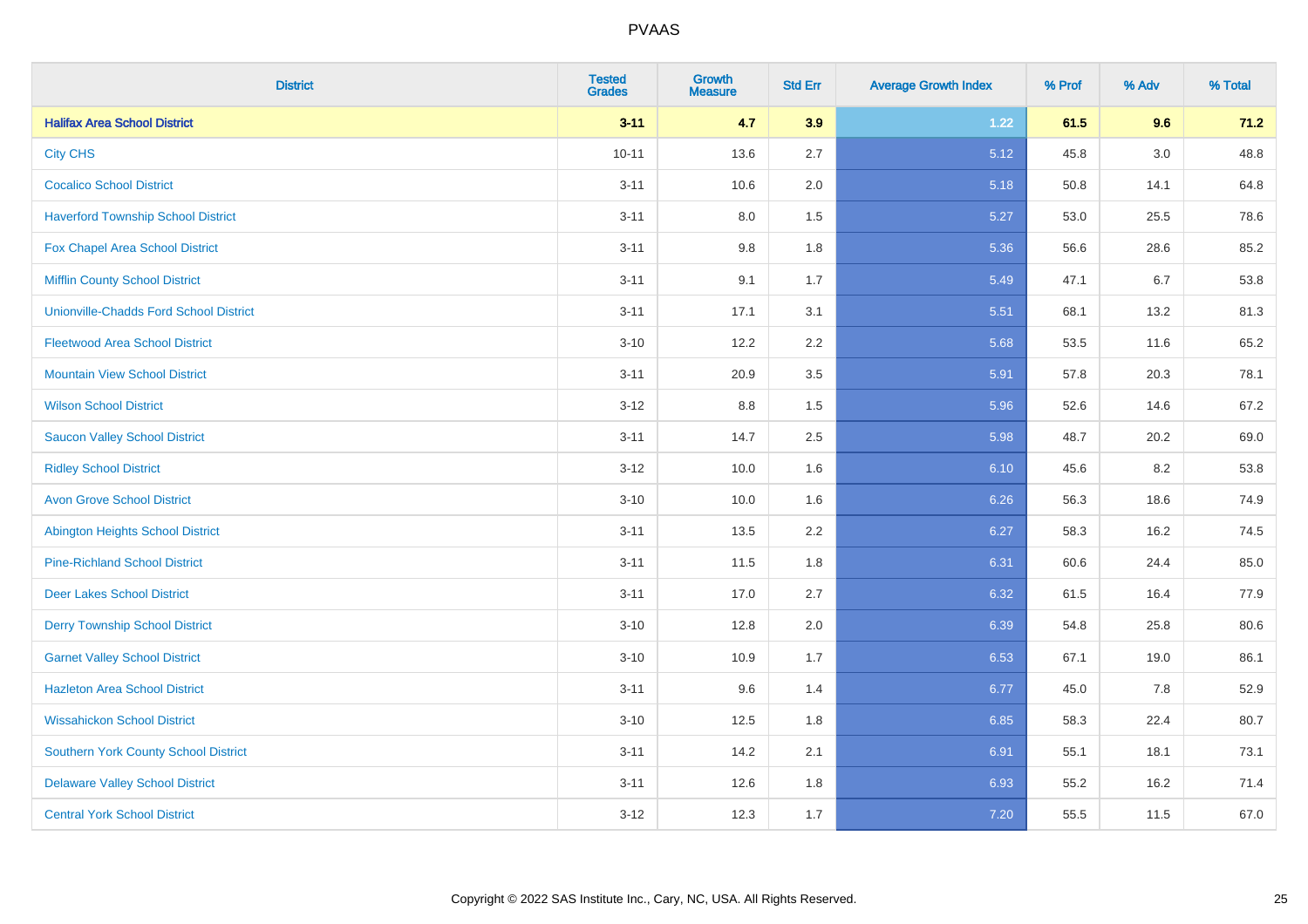| <b>District</b>                          | <b>Tested</b><br><b>Grades</b> | <b>Growth</b><br><b>Measure</b> | <b>Std Err</b> | <b>Average Growth Index</b> | % Prof | % Adv | % Total |
|------------------------------------------|--------------------------------|---------------------------------|----------------|-----------------------------|--------|-------|---------|
| <b>Halifax Area School District</b>      | $3 - 11$                       | 4.7                             | 3.9            | 1.22                        | 61.5   | 9.6   | 71.2    |
| <b>Reading School District</b>           | $3 - 11$                       | 10.1                            | 1.4            | 7.25                        | 24.7   | 2.4   | 27.2    |
| <b>Valley View School District</b>       | $3 - 11$                       | 18.1                            | 2.4            | 7.42                        | 53.7   | 14.7  | 68.4    |
| Pennsylvania Cyber Charter School        | $3 - 11$                       | 11.6                            | 1.5            | 7.54                        | 46.3   | 5.0   | 51.3    |
| <b>Upper Merion Area School District</b> | $3 - 11$                       | 15.3                            | 2.0            | 7.62                        | 59.3   | 19.3  | 78.6    |
| <b>Council Rock School District</b>      | $3 - 11$                       | 8.9                             | 1.2            | 7.65                        | 62.8   | 16.6  | 79.4    |
| <b>Tyrone Area School District</b>       | $3 - 12$                       | 19.7                            | 2.5            | 7.87                        | 60.4   | 16.7  | 77.1    |
| <b>Penn-Trafford School District</b>     | $3 - 11$                       | 13.4                            | 1.7            | 7.87                        | 62.3   | 21.9  | 84.2    |
| <b>Pennsbury School District</b>         | $3 - 11$                       | 11.7                            | 1.5            | 7.90                        | 60.1   | 21.3  | 81.3    |
| <b>Great Valley School District</b>      | $3 - 11$                       | 15.0                            | 1.9            | 7.98                        | 50.0   | 35.0  | 85.0    |
| Northern York County School District     | $3 - 11$                       | 15.6                            | 2.0            | 7.98                        | 57.4   | 11.5  | 68.8    |
| <b>Springfield School District</b>       | $3 - 11$                       | 13.8                            | 1.7            | 7.99                        | 60.9   | 21.5  | 82.4    |
| <b>Bethlehem Area School District</b>    | $3 - 11$                       | 9.3                             | 1.1            | 8.15                        | 44.7   | 12.0  | 56.7    |
| <b>Colonial School District</b>          | $3 - 11$                       | 14.0                            | 1.7            | 8.21                        | 60.2   | 19.6  | 79.8    |
| <b>Souderton Area School District</b>    | $3 - 11$                       | 12.4                            | 1.5            | 8.28                        | 61.7   | 15.2  | 76.9    |
| <b>North Penn School District</b>        | $3 - 11$                       | 9.1                             | 1.1            | 8.36                        | 55.8   | 17.0  | 72.8    |
| <b>Upper Dublin School District</b>      | $3 - 12$                       | 15.4                            | 1.8            | 8.53                        | 60.8   | 24.8  | 85.6    |
| <b>Dallastown Area School District</b>   | $3 - 11$                       | 13.5                            | 1.5            | 8.84                        | 56.0   | 17.9  | 73.8    |
| <b>Norwin School District</b>            | $3 - 11$                       | 18.0                            | 1.7            | 10.37                       | 58.5   | 27.0  | 85.4    |
| <b>West Chester Area School District</b> | $3 - 11$                       | 12.6                            | 1.2            | 10.38                       | 66.8   | 20.2  | 87.0    |
| <b>Upper Saint Clair School District</b> | $3 - 11$                       | 18.5                            | 1.7            | 10.65                       | 61.8   | 30.1  | 91.9    |
| Downingtown Area School District         | $3 - 11$                       | 12.1                            | 1.1            | 10.67                       | 60.0   | 23.5  | 83.6    |
| <b>Upper Perkiomen School District</b>   | $3 - 11$                       | 22.1                            | 2.1            | 10.74                       | 57.7   | 13.2  | 70.9    |